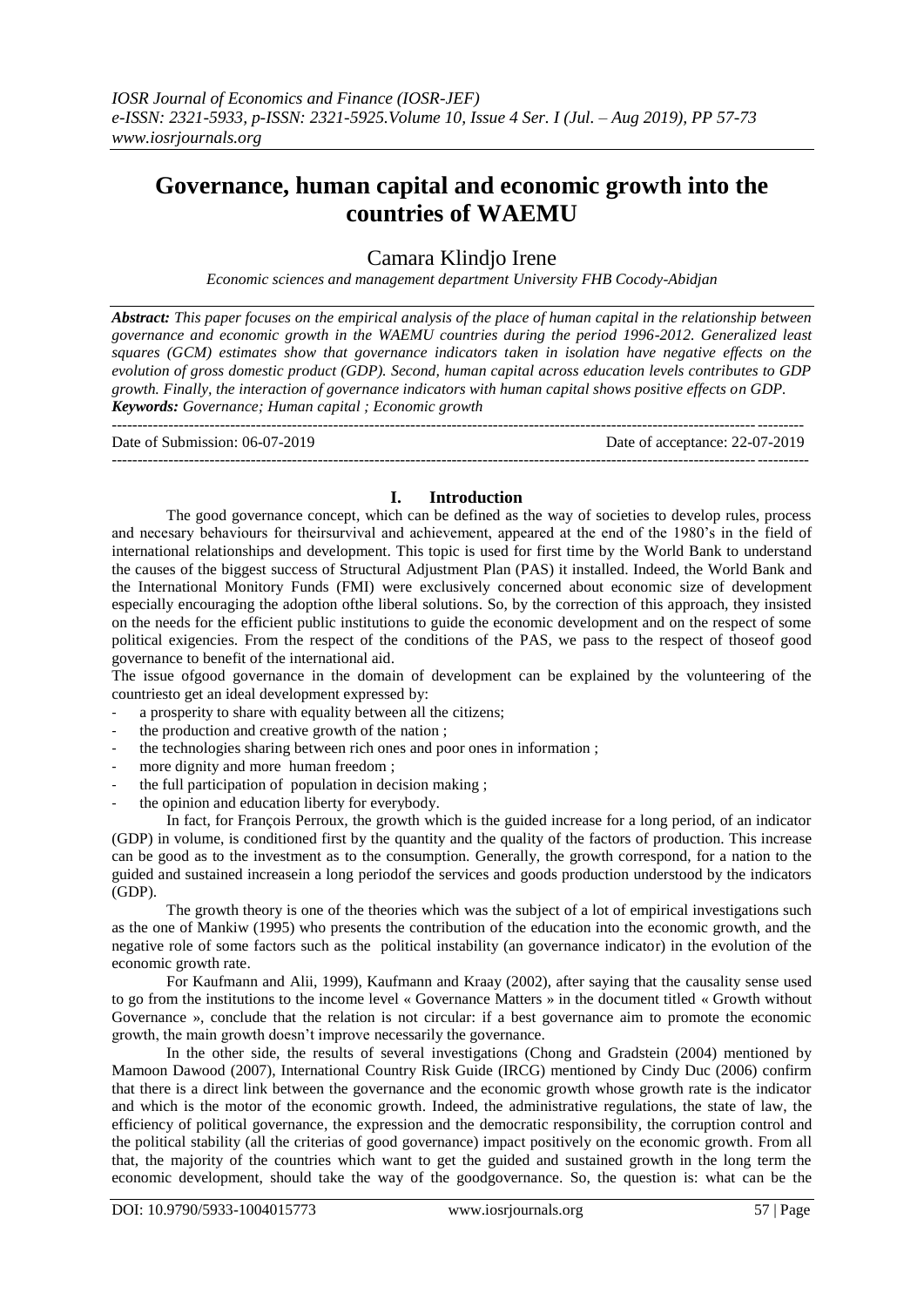contribution of the governance and the human capitalin the process ofeconomic growth of the countries of WAEMU?

## **II. Governance, human capital and economic growth: tendencies and evolutions 2.1 Analysis of governance**

Le PNUD define the governance « as the exertion of the political, economic and administrative authority, into the business management of a country in all the domains. The governance includes mecanisms, process, relationships andcomplex institutions, by way of which the groups organize their interests, exercise their rights and accept their obligations and to which they should address to resolve their conflicts ». In addition, the World Bank define the governance through six indicators which are:

- $\triangleright$  Citizen voice and responsibilities
- $\triangleright$  Political Stability and lack of violence
- $\triangleright$  Efficiency of Public Powers
- $\triangleright$  Ouality of the Regulations
- $\triangleright$  States of law
- $\triangleright$  Control of corruption

The Table 1 is the setting off the presentation of averagesof the indicators level of every country on the period (1996-2012) for the six indicators of retained governance. We should mentioned that these indicators get values between -2,5 and +2,5. A most bigvalue plus is the reflect of best performances into the good governance or for any indicator. It seems that the indicators of governance are in all the negative for the majority of countries. That showweak performances in the good governance in countries of WAEMU on the period 1996- 2012.

| Table 1: Indicators of Governance: Countries of WAEMU |  |  |
|-------------------------------------------------------|--|--|
|                                                       |  |  |

|                                |     | Citizen<br>and<br>responsability | voices                        | Political stability<br>lack<br>and<br>violence | of                            | Efficiency<br>Public powers | of                              | Quality<br>Regulation | of                              | State of law |                               | Control<br>Corruption | of                    |
|--------------------------------|-----|----------------------------------|-------------------------------|------------------------------------------------|-------------------------------|-----------------------------|---------------------------------|-----------------------|---------------------------------|--------------|-------------------------------|-----------------------|-----------------------|
| Countries                      | Obs | Average                          | Stand<br>ard<br>deviat<br>ion | Average                                        | Stand<br>ard<br>deviat<br>ion | Averag<br>e e               | Stand<br>ard<br>deviat e<br>ion | Averag                | Stand<br>ard<br>deviat e<br>ion | Averag       | Stand<br>ard<br>deviat<br>ion | Averag<br>e           | Standard<br>deviation |
| <b>BENIN</b>                   | 17  | 0,217                            | 0,126                         | 0,534                                          | 0,227                         | $-0.430$                    | 0,122                           | $-0.350$              | 0,126                           | 0,454        | 0.206                         | $-0,669$              | 0,159                 |
| <b>BURKINA</b><br><b>FASO</b>  | 17  | $-0,425$                         | 0.128                         | $-0,150$                                       | 0,247                         | $-0,668$                    | 0,137                           | $-0,234$              | 0.106                           | $-0,563$     | 0,243                         | $-0,202$              | 0,188                 |
| <b>COTE</b><br>D'IVOIRE        | 17  | $-1,082$                         | 0,239                         | $-1,386$                                       | 0,708                         | $-0.910$                    | 0,416                           | $-0.691$              | 0,238                           | $-1,249$     | 0,218                         | $-0.818$              | 0,425                 |
| <b>GUINEA</b><br><b>BISSAU</b> | 17  | $-0.905$                         | 0.239                         | $-0.876$                                       | 0.504                         | $-1.207$                    | 0.157                           | $-1,114$              | 0.138                           | $-1,470$     | 0.305                         | $-1.065$              | 0.092                 |
| MALI                           | 17  | 0.057                            | 0,236                         | 0,026                                          | 0,581                         | $-0.827$                    | 0.186                           | $-0.377$              | 0.120                           | $-0,372$     | 0.174                         | $-0,546$              | 0,114                 |
| <b>NIGER</b>                   | 17  | $-0.645$                         | 0.554                         | $-0.477$                                       | 0.402                         | $-0.865$                    | 0.200                           | $-0.624$              | 0.185                           | $-0.731$     | 0.149                         | $-0.869$              | 0.168                 |
| <b>SENEGAL</b>                 | 17  | 0.035                            | 0.208                         | 0.432                                          | 0.310                         | $-0,235$                    | 0.190                           | $-0.224$              | 0.070                           | $-0.166$     | 0.172                         | $-0,256$              | 0,269                 |
| <b>TOGO</b>                    | 17  | $-1,178$                         | 0.143                         | $-0,420$                                       | 0,325                         | $-1,315$                    | 0,240                           | $-0,740$              | 0,175                           | $-0,863$     | 0,127                         | $-0,849$              | 0,145                 |
| <b>TOTAL</b><br><b>WAEMU</b>   | 136 | $-0,499$                         | 0.568                         | $-0.398$                                       | 0.692                         | $-0.807$                    | 0.404                           | $-0,544$              | 0,324                           | $-0,734$     | 0,463                         | $-0,659$              | 0,358                 |

**Source**: Calculations with STATA

For the first indicator which is Citizen voice and responsibilities, the Benin is the only one country to get a positive medium level. Into the political stability and the lack of violence, only Benin and Mali have positive values, with the weakest value of Cote d"Ivoire (-1,386). The efficiency of public powers are more observable in Senegal (-0,235) and in Benin (-0,430) in comparation to the other countries of WAEMU. The worst performance is with Togo (-1,315) as average on the period. Concerning thequality of regulation, Senegal (-0,224) and Burkina-Faso (-0,234) are the most performants of the Union while Bissau Guinea (-1,114) and Togo (-0,740) are less good on the study period. The state of law is the most observed in Benin which presents a positive medium value(0,454) on the period. Finally, we observed that one more time Burkina-Faso (-0,202) and Senegal (-0,256) are better in the control of corruption in comparation with other country, between of which Bissau Guinea (-1,065), Niger (-0,869) and Togo (-0,849) still the less performants. Theseobservations are also confirmed with AHOURE (AHOURE.A. prepared Paper of the opened University about migrations: Migrations, Liberty of circulation and Development, Dakar, 2-5 june 2008).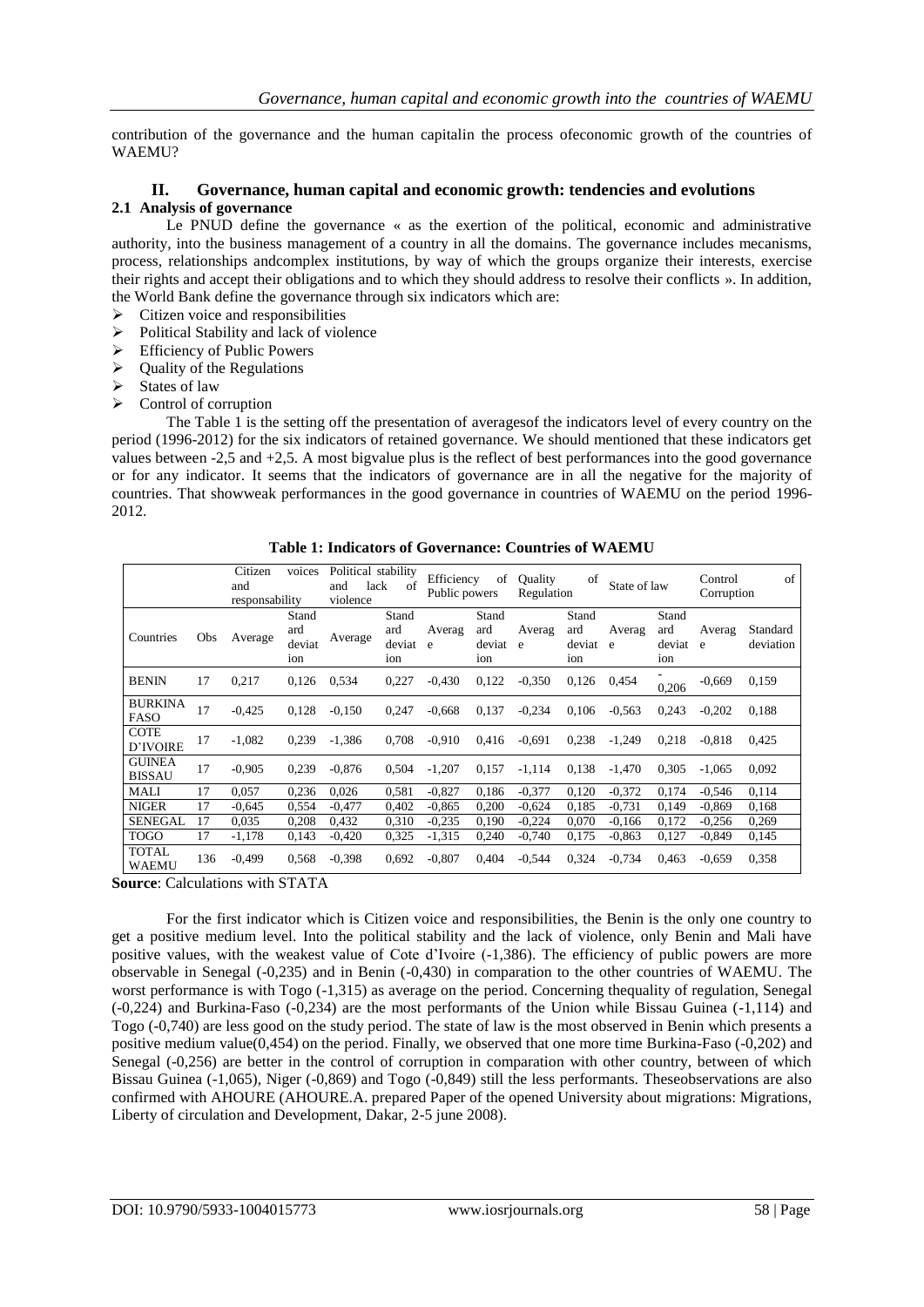## **2.2 Analysis of economic growth and education level**

The economic and financial situation of member states of the Union was described, along the 80"sand in the beginning of the 90's, with the worrying reduction of economic growth, an obstination of deep disequilibrium of public finances and external payments, and with strong pressures on the currency. The newimpulsion given to the process of adjustment of the economies with the application of global strategy, turning around the modification of the par of franc CFA and the signature of the WAEMUpact in 1994, allowed to the Union, on the period 1994-1998, to rejoin the economic growth, with a best control of inflationary pressures and a reduction of desequilibrium of public finances. So, the economic activity were essentially getting up registering an medium progression of 5,1% per year. Thisresumption of activities stopped in 1999 after the amplification of exogenous impacts, to the deterioration of the social and political environment in some countries and the installation of inappropriate economic politics, reducing the rhythm of economic extension to 2,0 % asaverage per year along the period 2000 – 2003. This level of growth still lower than the demographical increase at 3%. It is also apart of economic growth rate of 7% required to fight strongly against the poverty and which allowed to reach the objectives of millennium development in 2015 (OMD).

The table 3 shows the evolution of GDP per head, the GDP growth rate, the education level and the expectancy lifetime of WAEMU countries on the period 1996-2012.

The medium GDP per head of WAEMU countrieson period 1996-2012 are between 262,4dollars constants of 2000 (for Niger) and 950,8 dollars (for Cote d"Ivoire). The medium GDP growth rate per head on the period is positive for all the countries, Burkina-Faso, Mali and Bissau Guineashowing highest values to the average of all the eight countries.

The economic activity in the WAEMU zone registered an increase of 3,0% in 2004 after a 3,2% rate in 2003. We can explain this growth essentially with the recent positive increase in Côte d"Ivoire, after some successive years of recession. The growth were also speeding up in Bissau Guineaand in Niger. Inthe other member states of the Union, the activity were less dynamic due tobad weather conditions and the grasshoppers invasion which destroyed a part of crops. The year2005 indicates a growth rate of 4,0% withthe strong hypothesis in the one part, a regional climate with peaceful essentially due to the standardization of the social and political climate in Côte d"Ivoire and, in the other side,weather conditions better for the agricole campaign 2005/2006 (Ouattara W.;Public wastes, Corruption and Economic growth in countries of West African Economic and Monetary Union (WAEMU): an Analysis of the Causality in the direction of Granger. Revue africaine de l"Intégration Volume 1, No. 1, janvier 2007).

The education level is between 20,96% as average (Niger) and 42,99% as moyenne (Bissau Guinea). We should notice thanMali (27,78%) and Burkina Faso (22,39%) have as average weak rates low than 30%. In the other side, according to the world report of supervision on EPT (2003/2004), the subsaharian Africa has one of the literacy rates which are the most weak of the world, only 60% of the population aged of 15 years and, in2000, which are able to read and write. That is below the world average (80%). This rate is under 40% in Benin, in Burkina Faso, inBissau Guinea, in Mali, Niger and inSenegal.

|                      |            | GDP per head 1996 -2012<br>(Dollars constant of 1996) |                       | $-2012$  | GDP growth rate/head: 1996 | Education level in % |                       |  |
|----------------------|------------|-------------------------------------------------------|-----------------------|----------|----------------------------|----------------------|-----------------------|--|
| Countries            | <b>Obs</b> | Average                                               | Standard<br>deviation | Average  | Standard<br>deviation      | Average              | Standard<br>deviation |  |
| <b>BENIN</b>         | 17         | 522,6525                                              | 159,46                | 0.046756 | 0.0824988                  | 34,97057             | 5,657157              |  |
| <b>BURKINA FASO</b>  | 17         | 396,9206                                              | 156,887               | 0,066128 | 0,0998056                  | 22,39433             | 6,509512              |  |
| <b>COTE D'IVOIRE</b> | 17         | 950,8902                                              | 225,7667              | 0,032161 | 0,0899503                  | 41,8047              | 3,01302               |  |
| <b>GUINEE BISSAU</b> | 17         | 375,6219                                              | 136.4288              | 0.060478 | 0,1740878                  | 42,99952             | 6,221849              |  |
| MALI                 | 17         | 447,6439                                              | 184,3655              | 0.060905 | 0,1028755                  | 27,78829             | 5,82673               |  |
| <b>NIGER</b>         | 17         | 262,4026                                              | 81,79389              | 0,043466 | 0,0961379                  | 20,96581             | 6,169076              |  |
| SENEGAL              | 17         | 749,2481                                              | 234,4616              | 0,040531 | 0,0997175                  | 39,71084             | 4,835449              |  |
| <b>TOGO</b>          | 17         | 397,5291                                              | 107,0745              | 0,043638 | 0,0947152                  | 53,72534             | 4,823512              |  |
| <b>TOTAL UEMOA</b>   | 136        | 512,8636                                              | 268,8076              | 0,049258 | 0,1060833                  | 35,54492             | 11,85085              |  |

**Table 2: PIB per head, growth rate and education level: Countries of WAEMU 1996-2012**

Source: Calculations with STATA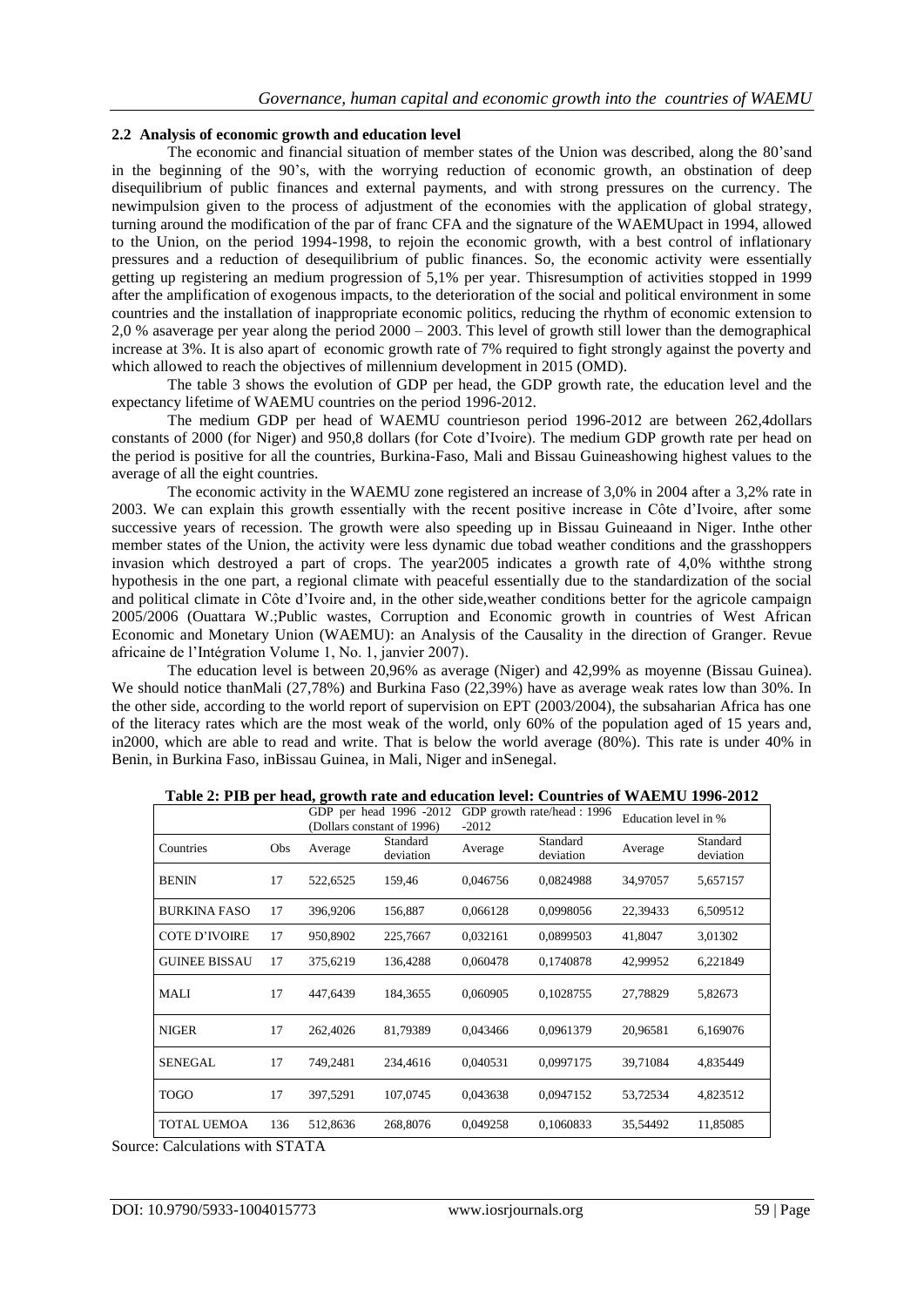## **III. Review of literature**

The determinant factors of economic growth was the object of several empirical works. Among these determinants, the governance and the human capital are not the less important, even if there is a several number of it. In addition, the makers of the exogenous theories of growth and endogenous theories of growth, a good number of theoricians emphasised other determinants of economic growth.

In fact, in one study, Kaufmann and al (2003) used several governance indicators, collected from many sources, to define the nature of the relationship that can exist between governance and economic growth, for a large sample of country. They establish a regression between these three dependent variables: the logarithm of GDP per capita, infant mortality and the literacy rate and the six indicators of governance. The key finding of this study is that "governance issues are of paramount importance to economic outcomes". The estimate shows that an increase in the standard deviation for one of the governance indicators results in an increase from 25 (for "voice and accountability") to 4 times (for "political instability and violence"). ) per capita income and a 2.5 to 4-fold decrease in the infant mortality rate and a 15 to 25-fold increase in literacy. Kaufmann and al's analysis shows that the improvement of governance has a significant effect on growth, for example with regard to the rule of law, they find that the transition from low levels noted in Russia to the intermediate levels noted in the Czech Republic, or the decline in corruption from the very high level observed in Indonesia to the lower level recorded in Korea, translates into a 100% to 300% increase in per capita income, a decline in infant mortality.comparable scale and a 15-25% increase in the literacy rate.

Mauro (1995, 1998), who has worked on a large cross-section of countries through a cross-sectional analysis, concludes that corruption has a small effect on long-term economic growth but a strong and negative impact on investment . He joins Gyimah-Brempong (2002), whose work has focused on a panel of data from African countries, which has shown that corruption reduces economic growth, especially since it reduces the physical capital to inject into the economy. In the same vein, Mo (2001) has shown that corruption negatively affects growth through political instability and a 1% increase in the level of corruption reduces the rate of economic growth by 0.72%. . The work of Da Silva and al. (2002) on the influence of corruption on economic growth concludes that corruption is a "plague" for the economies of developing countries. For them, corruption is characterized by the low level of development of institutions that must protect the rights of the private sector. Thus, the low level of anti-corruption institutions increases the latter and impinges on the factors of production, in this case capital. This is in line with the results of the work of Kaufmann and Kraay (2002, 2003) who explored the governance-growth interrelationship across several domains grouped into six broad indicators. They conclude that per capita income and the quality of governance are significantly, strongly and positively correlated across countries. Thus, better governance leads to a rise in per capita income and the opposite is observed when the level of governance is low, followed by a collapse of the economy as a result of negative growth rates. North (1990) looked at democracy, political stability and corruption to analyze the causality between governance and economic growth.For this author and others like Hall and Jones (1999); Rodrick and al (2002); Ouidade (2010), if the increase in the quantities of capital and labour has a positive impact on growth, this increase will be much greater if the economy in question has a good quality of governance. This will make factor mobilization more efficient over time and induce growth. It is in this sense that Fosu (1992) and De-Haan then Siemann (1996) show that the effect of political instability is through investment and the accumulation of capital, to negatively affect economic performance. Guillaumont and Brun (1999) share the same conclusion but dispute these effects in the case of African countries and they show that the effect of political instability, defined as a combination of coups and civil wars is rather direct on the residue of growth and does not have a bias for accumulation and investment. For their part, Maria-Angels and al (2002) studied the relationship between political institutions, foreign direct investment and growth in 119 developing countries. They conclude that democracy has a positive and significant effect on economic growth in these countries, as a good democracy encourages foreign direct investment that is an input to a country's economic growth. Thus, they recommend that governments should strive to develop and guarantee the rule of law and transparency In support of this assertion, Henri (2013) recognizes that political stability and the regulation of economic activity exert an influence positive on economic growth in Africa.By these conclusions, the fight against corruption can trigger economic growth in countries rich in natural resources and applying democratic principles. On the other hand, the other indicators of governance in this case the control of corruption and the respect of the principles of the rule of law, do not produce yet effects expected in the countries poor in natural resources which are mainly countries Less Advanced (PMA).

Bernard K. Ahou and al, (2015) studied the relationship between Kaufman's governance indicators and economic growth, as well as the existence of potential threshold effects in the relationship between governance and economic growth. Through panel data modelling, it is found that governance indicators such as, voice and accountability, political stability, government effectiveness, and corruption control positively influence economic growth. On the other hand, the indicators of governance as quality of regulation and rule of law, have globally a negative influence on the economic growth. However, a robustness analysis indicates that these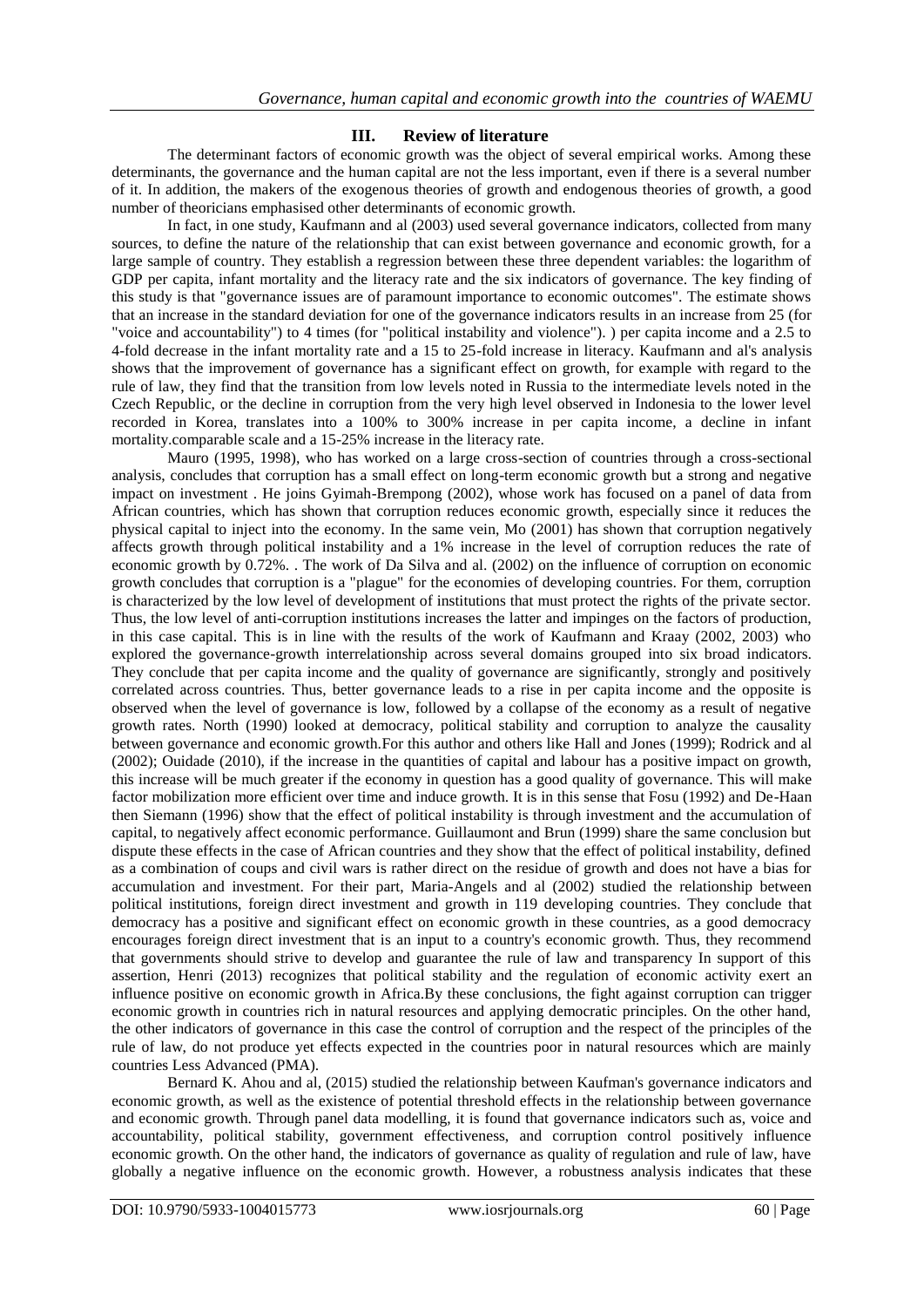results vary according to a country's income level. In addition, several of these governance indicators show the existence of a threshold effect in their relationship to economic growth according to a country's income level.

In fact, a study which is establishing relation between the financial development and the economic growth in the African countries of CFA zone considering the specificities and the dimension of financial system of WAEMU and CEMAC along the period 1960 – 2010 was realised by (Kwami Edem ABBUY Aimé Tchabouré Gogué,« Développement financier et croissance économique dans les pays de la zone franc », 2012).The results obtained with the help of the method of General Moment Dynamic panel (GMM) show the positive and sensed influence of financial development on the economic growth in the countries of CFA zone. It was demonstrated that the positive effect of financial development on the growth is explained with the way of WAEMU financial systems more than CEMAC. Specifically, for WAEMU, a positive relation were found between financial development and economic growth through the indicators of financial development as monetary medley reported by GDP and the credit given to private sector reported to GDP. In the CEMAC, the results lead to release any influence of financial sector of growth. On that fact, the financial system of WAEMU seems more in favour of positive impact of growth than the one of CEMAC. Nonetheless, it seems clear that the financial development only impact on the increase of CFA zone.

In addition, the financial liberty in CEMAC zone impacts positively on the financial development. In fact, the weakness of institutional development level has a negative impact on financial development. It could perform efficiently the financial development if the institutional financial development were so high. Unfortunately, the financial liberty is only benefit to the financial development. The CEMAC countries should establish strategies to promote the fight against the corruption and the political stability and perform, in the other side, the efficiency of governmental actions and the quality of regulatory issue (Bodjongo M. (2012),

And then, they evidenced the relationships which exist between economic development, institutional development, bank regulation and ban development using GMM method in dynamic panel for 19 North African and Middle-Eastern countries (MENA) along the period 1982-2005. The main results show there is a positive impact of economic development on bank development And a positive impact of bank regulation on bank development. In addition, they showed a lack of sensed relation between institutional development level and bank development and the positive influence of bank development on economic development. In fact, the lack of significative relation between institutional development and bank development can be explained by the specificity of institutional variables, which vary slowly in the time, that"s why they have few noted effects on bank development reached by MENA countries (Middle East and North Africa : Samouel BEJI et Darine YOUSSEF, (2010), « La place de la régulation bancaire dans le développement bancaire et la croissance : une approche institutionnelle pour les pays d"afrique du nord et du moyen-orient », Région et Développement n° 32- 2010).

In addition, we show that the quatitative contribution of regional integration in term of growth, for Central Africa countries. For that, the econometric modelling used a VAR model specified on panel datas. We concluded that the global contribution of Central Africa to the integration explains in the long term 16.96% of economic growth variation. Specifically, the economic union and the total economic union are the steps of process which contribute to the growth, at3,34% and 7,79%. The impacts of trading liberty and customs union on the growth, being with weak intensity, are positive and persistent on 10years (Banque Africaine de Développement (BAD), Intégration régionale et croissance:le cas de l"Afrique Centrale X and Y 11 octobre 2013).

Out of the analysis of the link which exists between the financial system and the economic growth, the observation of the relation between the education and the MENA region fertility have been realised on a sample of 21 countries in 42 years. The results of the values obtained with the method of general moments in dynamic panel, show that the impact of women education is positive for the primary and university leveland is negative but not significative for secondary level. The fertility is directly and specially affected by the using of contraceptive rate. However, the infant mortality rate has positive essential effect on fertility. But the correlation tests and the lack of Granger causality show that it exist a bidirective causality. There is so a relation in a short term between the demographic variables and educations for the three levels and the fertility, while this relation is insignificant in the long term for the MENA region (Toumi Olfa and Jalleleddine Ben Rjab. (2014) « Education des Femmes et Transition Démographique: Application sur Données de panel pour la région MENA »,International Conference on Business, Economics, Marketing & Management Research (BEMM"13) Volume Book: Economics & Strategic Management of Business Process (ESMB) Copyright \_ IPCO 2013 Vol.2, pp.34-39,2014).

We can explain the economic growth with the interaction which can exist between the flux of foreign capitals and intern investment. This is the direct foreign investments and the international bank borrowing which are contributing to an increase of intern investment, the flux of the budget is less contributing. The entry of the private capitals can cause more efficiency for the level of the financial market through the technological and technical evolutions. By this way, it is encouraging the investment and creating new jobs. The role that the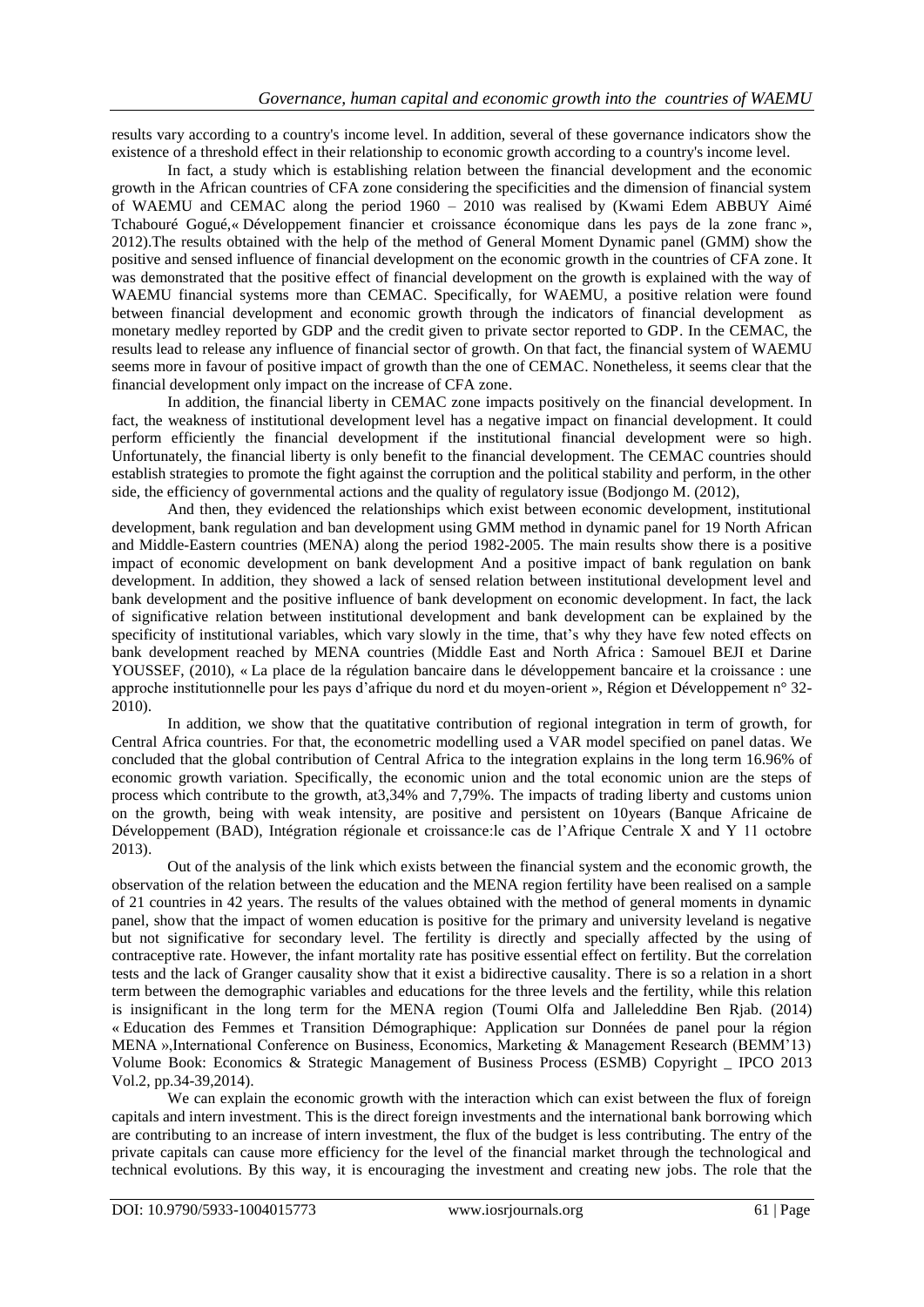economy institutional domain can play in the justification of the interaction between the foreign capitals flux and intern investment can be important. So, a group of technicians Hecht, Razin and Shinar (2004) titled « interactions between capital inflows and domestic investment ». This authors used a dynamic panel with four similar equations for the 64 emergent countries and in development during the period (1976-1997). They used the MCO and the DMC methods to evaluate the interaction between intern investment and three types of capitals flux which are direct foreign investments, international bank borrowing and budget flux defined as percentage of GDP. They conclued the capital flux cause in different degrees effects on the intern investment. From the other side, the investment is a main factor for the attraction of capitals flux. A deep study with the same method (model of HRS for 51 countries 6 emergent ones and in development during 1980-2005) has been realised byRana Dallali, introducing three institutional variables which give informations about the public governance quality presented by the corruption indicators, property rights and adminitration. This study shows that corruption is increasing when the administration quality is bad and when the administrative process are slow and complex. With these conditions, the corruption is the opportunity and not an obligation. This conclusion has been verified for the case of direct foreign investments and the intern investment. About international bank borrowing and budget flux, their attraction increases when the level of corruption is weak and in the inverse. The protection of property rights is an essential condition in the domain of market economy because the foreign investors do not take risks of being without investment flashback. The international bank borrowing and the foreign direct investments can direct toward countries where the administrative process are too much and heavy. About the region of mediteranean coast of Africa (Tunisia, Morroco, Algéria, Egypt, Libya , Malta), the results of empirical evaluation has showed that the corruption encourages also the intern investment that IDE and international bank borrowing which can be directed to countries where the level of corruption is high because of the heavy and complex administration process in this region. About the budget flux, there are weak in this region and with the strech relation with the financial market of this region. About of the opening of capital account, it is beneficial to the attraction of direct foreign investment. It is not the same condition for the budget flux (Rana dallali, « Interaction entre flux de capitaux étrangers et investissement intérieur : Rôle de la gouvernance publique » (Un essai pour la rive africaine de la mer méditerranéenne : Tunisie, Maroc, Algérie, Egypte, Libye, Malte).

In addition, the role of governance in the relationship between remittances and economic growth in Sub-Saharan African countries from panel data for the period 2002-2006 was highlighted. Estimates using the Blundell and Blond dynamic panel method highlight a negative effect of transfers on per capita GDP growth when governance is controlled. However, compared to poor performers, this negative impact is reduced by almost half for countries with a global governance status above the median. Political stability and control of corruption but even more simultaneous performance at the level of several governance indicators, appear as necessary conditions for an improvement of the relationship between transfers and growth of GDP / head in African countries. -saharienne. It also appears that the negative impact of transfers on growth is reduced when these are associated with gross capital formation for countries with similar states of governance. Good governance efforts are thus essential for a better orientation of the transfers towards activities likely to support the growth in the countries of sub-Saharan Africa (Alban AHOURE, 2008).

In addition, trade liberalization does not have a favorable effect on economic growth in UEMOA countries. The positive effect of trade liberalization on economic growth canbemitigated by thequality of institutions. In fact, the quality of the institutions thatgovern the political and economic life of a country is a very important factor thatcan condition the favorable effect of tradeliberalization on economicgrowth, since the evolution of economicgrowtheconomies and more particularly in open economiesisrelated to theirability to copewith the shocksthat affect them. For example, social conflictscanexacerbate the impacts of negativeshocks and amplifytheir adverse effect on income. A shockthat causes politicaldisagreements or paralysis of the economycanalso have a very high cost in terms of loss of incomeAkilou A., (2016).

Finally, Borenzstein, De Gregorio, Lee (1998) considerhuman capital as the primarymeans of realizing the rippleeffects, soitisespecially the quality of the policies of the economythatstimulatetheseeffects the moston economicgrowth.

## **IV. Analysis Method**

#### **4.1 Méthodology**

The last part showed us that a strong link which could exist between good governance and economic growth. We should see if it is possible to find theoretical results about an empirical plan.That is why we will use a methodology similar with the one used by Ahouré (2008).

In opposition with the works of Cobb and Douglas, who did their validations in transversal, the dataseconometryof panel seems to be a way of research more pertinent in the empirical estimation of the growth factors. In fact, the consideration of individual and intemporaldatas permit to get better the different factors which should explain the growth.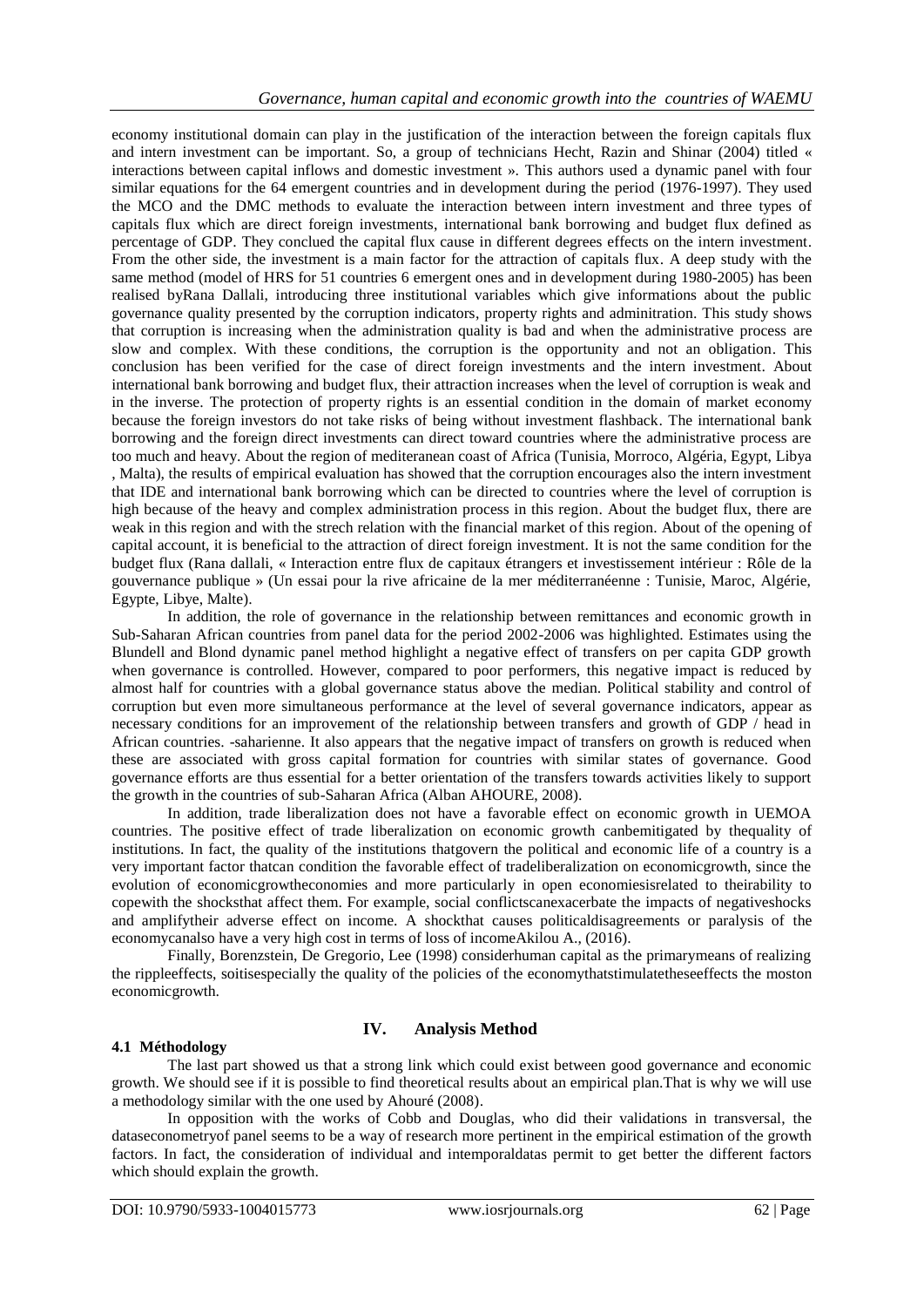Two analysis will lead this study. First, a descriptive analysis which will consist in finding the link between different notions which will allow a good understanding of the subject.

Secondly, an explaining and predictive analysis will permit to build an explantion of the issue. Using a conceptual model constituted of many explanations will permit to get answers of the questions. This analysis will allow us to deal with the last examinated relations in depth. That is why we use the conceptual model: Cobb Douglas model.

To get these results, we will do this analysis according to two research methods: the documentary research and the qualitative research.

The documentary research, through the explotation of secoundarydatas, will permit to see how the good governance can be analysed in our countries.

And then, from a model of Cobb Douglas, we go to evaluate the impact of good governance on the evolution of gross domestic product of countries. The financial ressources that the countries have represent the capital (K) in the fonction and the human ressources, it means the human potential or the capacity for hardwork of the population that the countries have represent the factor (L) work. Y represente the GDP and A is the multiplying factor. So, the fonction is presented like that:

#### **Équation1: Fonction of Cobb Douglas type**

## $Y = AK^{a1}L^{a2}$

 **(1)** After the linear tranformation of this GDP fonction, we have :

#### **Équation2: Fonction of linear Cobb Douglas type**

#### $lnY= lnA + a_1lnK + a_2lnL$  (2)

From the fonction of Cobb Douglas type, we go to build a conceptual model which will consider the governance (G) and the education level (Ne) to understand better the relationship between the variables. For that, the equation below :

## **Equation 3: Equation of model to consider from thefonction Cobb Douglas**

## **Y** =  $AK^{a1}L^{a2}G^{a3}Ne^{a4}G^{a5Ne}$  (3)

After analysing, the hypothesis according to which the education level impacts on the governance and the quality of governance has a positive impact on GDP that's why a life quality performance or acontribution tothe development of countries which will be verified in the continuity of our study.

## **4.2 Datas**

As indicators, we used the indicators of governance which are posted by the World Bank team. These evaluations about governance are publicated by World Bank Governance Indicators in 2013. The indicators content six elements of good governance such as:

- Citizen voice and responsibilities which quantify the contribution of any country citizens in a selection of their governants and the liberty of expression, the association andd the press media ;
- Political stability and lac of violence which quantifies the perception of the probabilities of one of the stabilities or destitutions of government, violence or even the terrorism with the institutional ways;
- The efficiency of public power which measures the quality of public services, the performances of the public administration and its independance level in relation with the political pressures ;
- the quality of regulation or the capacity of publics power to elaborate and apply good politic of regulation in favour of development of private sector ;
- the state of law shows the level of confidence that the citizens have in the rules created by the societies ;

 the control of corruption which measures the management of public power for the self increase in weatlh. These indicators get the values  $-2.5$  to  $+2.5$  with a most important value which is showing more effort of good governance.

Concerning the informations about the population, the GDP, the gross creation of the capital, the ones about the majority of the world countries especially WAEMU countries are available on a CD-Rom of the World Bank (CD-R 2012).

Due to the unavailability of the datas of education level, a recourse to the indicators of education level (INE) proposed by the PNUD has been realized. The INE is the combination of two other indicators:the indicator of adult literacy (IAA) and the indicator of any level education (IS). The first one is the proportion of literated adults while the second one is the proportion of children who go really to school (primary, secondary and university). So, the INE is a weighted average of IAA and IS. It is equal to:

#### $2IAA + IS$ 3

We got the datas of literacy rate from different reports posted by UNESCO about literacy in every country from 1996 to 2012. According to the schooling data, theycome from UNESCO statistics (2012).

Because of the difficulties to measure the aptitudes or the talents, we decided for this studies to consider the literacy and education level as the elements of the human capital.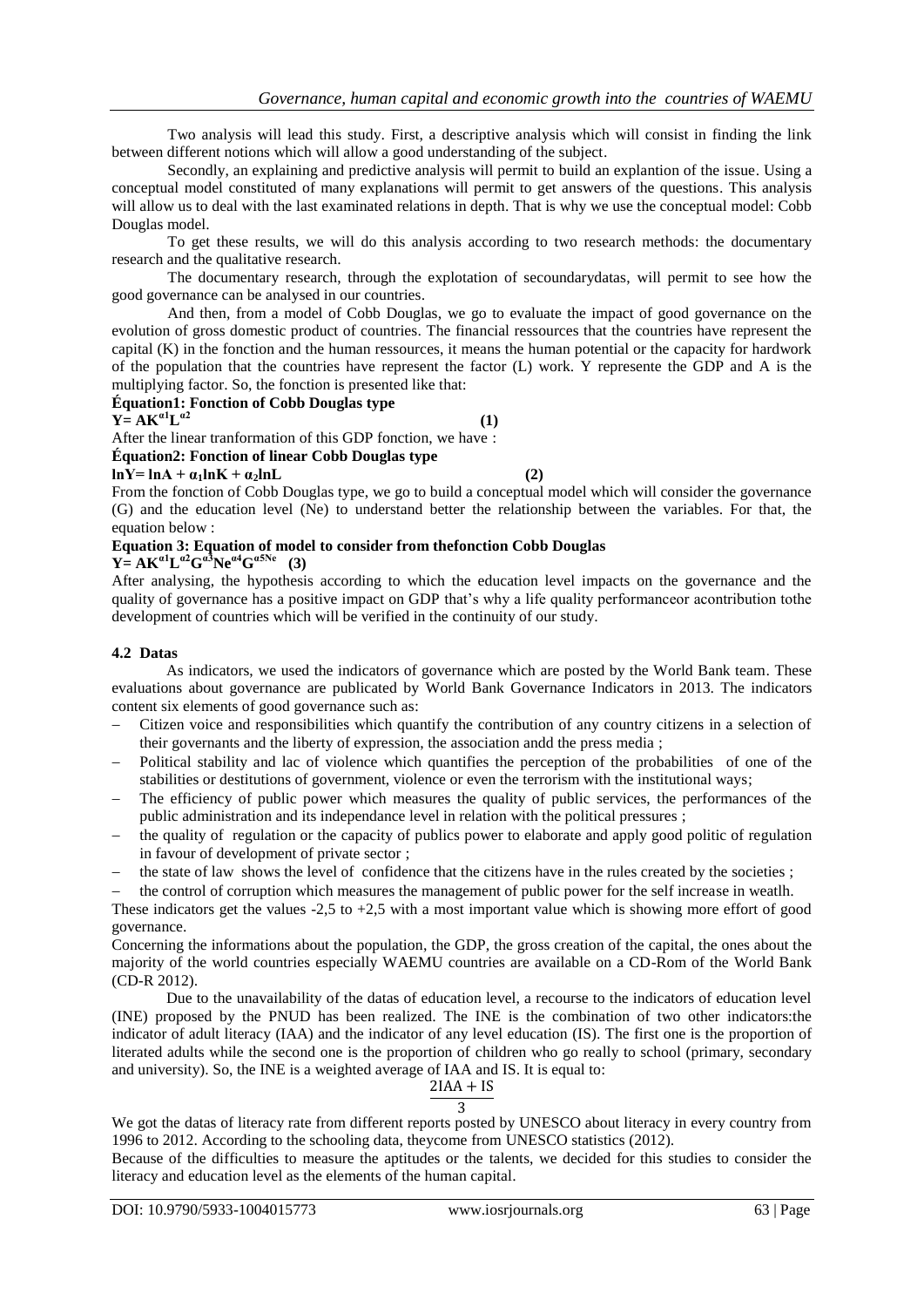## **V. Results of the studies and discussions**

## **5.1 Présentation of the analysis method**

The question in that section is : Is the good governant an important determinant of growth in long term? Or, does the variance observed in the variables of gouvernance indicators permit to explain the evolution of different GDP growth rate in a long term?we tried to answer to this question by the analysis of the theory and its deficiencies. We will approach the answer now in the empirical way using econometic tools.

Many studies which analyse the impact of the good governance on the growth realise their econometric analysis in an instant coupe. The econometrics is based on averages, which one suppose a homogeneous reaction in the time of different variables. But the databases of the economic growth studies consist of an individual and temporal extent. The transversal analysis does not use the individual extent. That is why the economic students wanted to optimize the estimation methods to consider the bidimensional character of the database. With the model of Cobb Douglas, AHOURE (2008) propose using the econometric methods of the panel to evaluate the growth equation. This equation which is the log-linear approximation of the growth, will also be the base of this econometric analysis.

This econometric model chosen will permit to observe the impact of the governance on the gross domestic product especially the economic growth.

The explained or dependant variable which is the GDP in which the production is notedas (Y) into the model. The explanatory variables of which population notedas (L) is represented here by the capacity of hardwork of the active population, the capital notedas (K) which represents in this model the capacity of finance for the value of the gross creation of the fixed capital, the education level (Ne) and the governance noted as (G) represents the quality of the governance.

Finally all the other explanatory variables and the other non explained impactsare represented with the error term noted as ( $\mu_{it}$ ). Into this model of the panel,  $\mu_{it}$ will be represented by $\lambda_i$  and $\varepsilon_{i,t}$ 

So, the below functions are extracted from the model of Cobb Douglas: **Y** =  $AK^{a1}L^{a2}G^{a3}(Ne)^{a4}G^{a5(Ne)}(3)$ We evaluate a model of production log linear Cobb-Douglas :

**Equation 4: Linear of model (3) to evaluate**

Ln  $Y_{i,t} = \alpha_0 + \alpha_1 ln K_{i,t} + \alpha_2 ln L_{i,t} + \alpha_3 ln G_{i,t} + \alpha_4 ln N e_{i,t} + \alpha_5 N e_{i,t} * G_{i,t} + \lambda_i + \varepsilon_{i,t}(4)$ 

## **Equation 5: Linearof model (4) to evaluate**

Giventhatgovernance "G" has negative values the equationthatwillbeusedis: Ln Y<sub>it</sub> =  $\alpha_0 + \alpha_1 ln K_{i,t} + \alpha_2 ln L_{i,t} + \alpha_3 G_{i,t} + \alpha_4 ln N e_{i,t} + \alpha_6 N e_{i,t} * G_{i,t} + \lambda_i + \epsilon_{i,t}(5)$ 

Where the  $\alpha_i$ , i= 0,1,2,3,4,5 are the setting to evaluate.  $\lambda_i$ , the non obserded fixed impact or the heterogeneous factor of the countries, catch all the factors (non observed) permanent in the time which have an impact on the growth.  $\varepsilon_i$ , is the term of particular error. It represents the non observed factors which varies in the time and have an impact on the GDP of the country in the period t.

The datas of the panel permit to follow an individuei (i=1 à 8) on a period t (t= 1 à 17). The datas are indicated twice. The datas are from a panel of 8 countries on the period of 1996 to 2012 with the WAEMU countries. There is  $= 8$  and  $t = 17$  and the datas which are the evaluation of the indicators of good governance for the World Bank.

We will evaluate the impacts and the meaning of the governance in the growth from every indicator. It means that the sample is reprensented by 6 indicators of good governance.

The stationary condition test of Levin-Lin-Chu was elaborated to evaluate the variability of the distribution.

The Durbin Watson tests of autocorrelation of error terms and the Breush-Pagan tests of heteroscedasticityfor the panel datas are elaborated to check the toughness of the results. We will use the method of the dynamic panel or the method of the lower general squares (MCG) if the problem of autocorrelation and/or heteroscedasticity exist.

In fact,a dynamic panel is a model in which one or several lateness of the reliant variable are like the explanatory variables. In the oppositeGMM in dynamic panel, the standard econometric technics such as the MCO do not permit to get efficient evaluations of that model, due to the presence of the reliant variable which is late at the right of the equation.

The GMM in the first difference of Arellano and Bond (1991) consist for every period to take the first difference of the equation to evaluate the specific country impacts, and then to instrument the explanatory variables and the equation in first difference by the value in late level for one period or more.

Concerning the GMM into the system of Blundel and Bood (1998), it combines the equations in first difference with the equations in level in which the variables are instrumented by the first differences.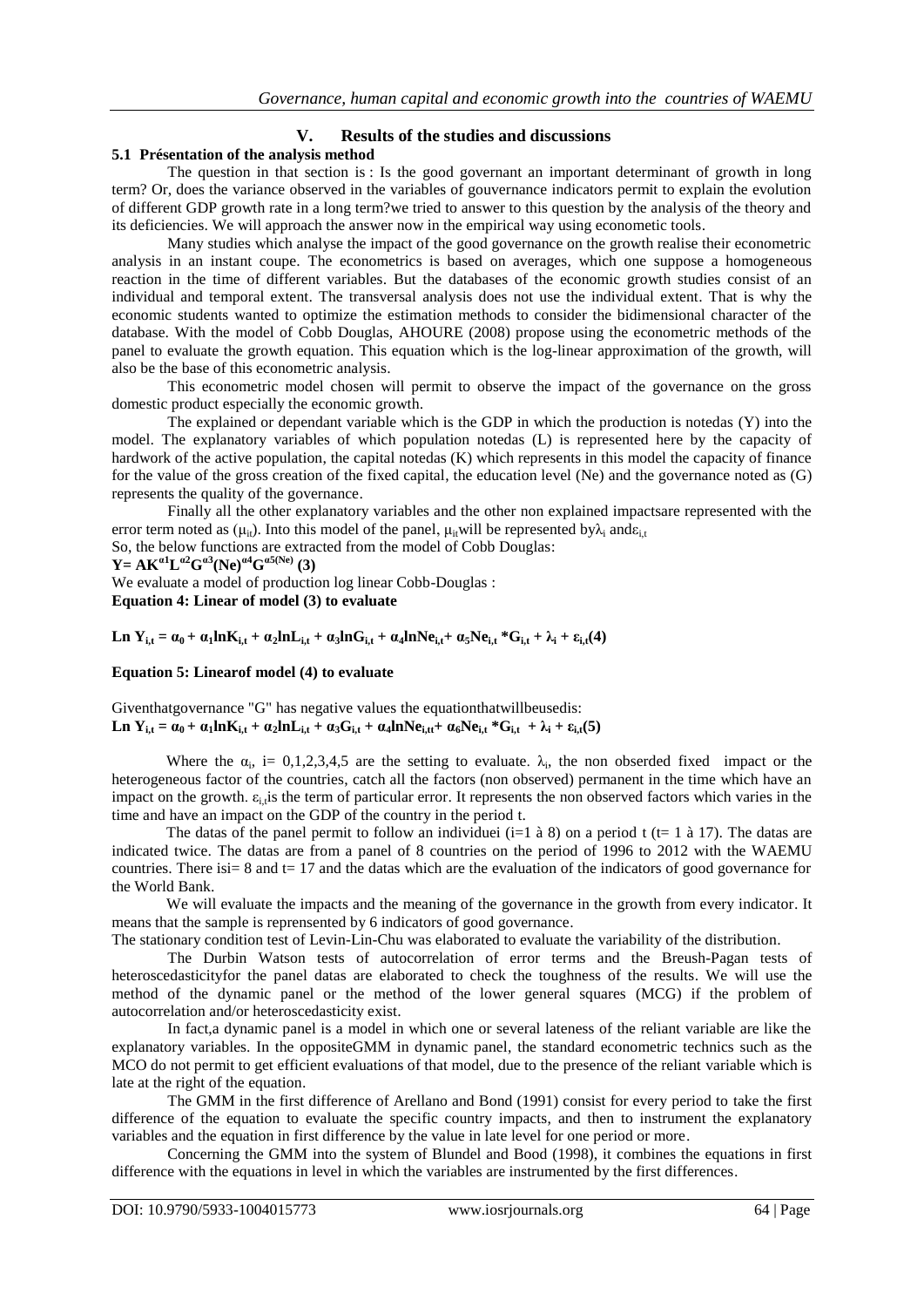Two tests are associated to the GMM in a dynamic panel: the overidentification test ofSargan/Hansen which allows to test the variability of late variables as instrument, and the autocorrelation test of Arellano and Bond where the negative hypothesis is the lack of autocorrelation of second order of equation errors.

The results of the GMM in the dynamic panel seems to be non efficient, the recession of the model will be realized by the method of least general square on the panel datas.

**Stationary test ofvariables :Levin-Lin-Chu (LLC)**

This test permit to know if the distribution of the model variables vary in le temps. The Levin-Lin-Chu (LLC) test has been realised and the results below:

|                        |                                        |     | rapic 9 : biationary test or variables :Levin-Lin-Chu (LLC) |                                 |  |  |
|------------------------|----------------------------------------|-----|-------------------------------------------------------------|---------------------------------|--|--|
|                        | <b>LLC</b>                             |     |                                                             |                                 |  |  |
| Varriables             | Without<br>permanents<br>without trend | and | With<br>permanen<br>and without trend                       | With trend and<br>withconstante |  |  |
| log Y                  | 1.0000                                 |     | 0.4314                                                      | $0.0551*$                       |  |  |
| log K                  | 1.0000                                 |     | 0.7569                                                      | $0.0065**$                      |  |  |
| logL                   | 0.9998                                 |     | 0.8366                                                      | $0.0000**$                      |  |  |
| logNe                  | 0.9976                                 |     | $0.0073***$                                                 | $0.0365**$                      |  |  |
| NeCitizenvoice         | 0.1411                                 |     | 0.0779                                                      | 0.0828                          |  |  |
| NePoliticalsttab       | $0.0195**$                             |     | 0.6091                                                      | 0.6727                          |  |  |
| NeEfficpower           | 0.7674                                 |     | $0.0038***$                                                 | $0.0067***$                     |  |  |
| NeQualrg               | 0.5027                                 |     | $0.0048***$                                                 | 0.0865                          |  |  |
| NeStateoflaw           | 0.5699                                 |     | 0.1899                                                      | 0.0856                          |  |  |
| Necontrolof corruption | 0.7960                                 |     | 0.1629                                                      | 0.1020                          |  |  |

|  |  |  | Table 3 : Stationary test of variables :Levin-Lin-Chu (LLC) |  |
|--|--|--|-------------------------------------------------------------|--|
|--|--|--|-------------------------------------------------------------|--|

\* significatif à 10% \*\* significatif à 5% et \*\*\* significatif à 1%

Almost all the variables change a bit in the time in so far as the p-value are lower than the meaning entrance of 5%. So the distribution of this serie of datas is stationary, the informationsdon"t change from one year to another one.

That means the non presence of unit root, the serie of the variables is not correlated. So, the variables are not coindegrees and the serie of datas are not probably random. There is a relation of long terms beween the exogeneous variable and the endogenous variables.

The evaluations of the model equations will permit to emphasize the different relations between these variables to realise a pertinent analysis of this study.

#### 5.2 **Presentation of the results**

A fixed effects model or a random effects model, the choice of which has been determined by the Hausman test. Indeed, the Hausman test shows that the P-value of the test is below the threshold of 5%, so it is retained the fixed effects model in the following analysis. The fixed effects results are shown in Table 4.

The Wooldrigde autocorrelation test of variables as well as the Breush-Pagan and Wald heteroskedasticity errors were performed on the model.

The finding is that tests on the autocorrelation fixed effects model (Wooldrigde test) have a first-order autocorrelation problem between errors in that all calculated P-values are below the significance threshold of 5% (P-value <5%). Also, is there an error heteroscedasticity problem, the Wald test as well as the Breush-Pagan test have calculated P-values that are below the significance level of 5% (P-value <5% ). Thus, since it is a panel, it is possible to refer to the generalized moments method (MMG) or dynamic panel (GMM) to correct these problems of autocorrelation and heteroscedasticity of the errors.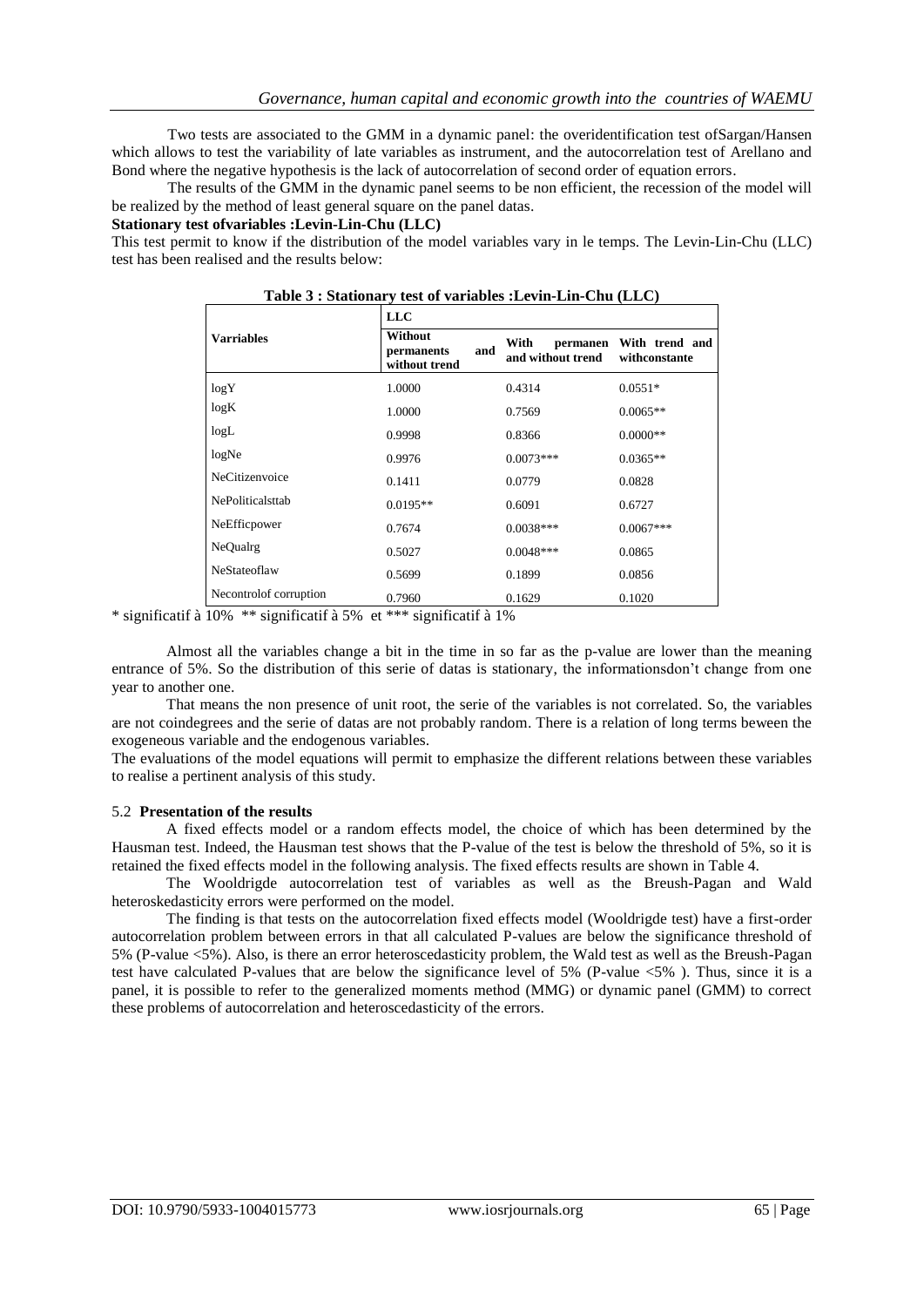|                                              | Table 4: Evaluation of Log of GDP with the Ne by the Fixed Effects Method |                              |                               |                              |                             |                            |                                      |                                |                            |                                           |                              |                     |                                |                               |
|----------------------------------------------|---------------------------------------------------------------------------|------------------------------|-------------------------------|------------------------------|-----------------------------|----------------------------|--------------------------------------|--------------------------------|----------------------------|-------------------------------------------|------------------------------|---------------------|--------------------------------|-------------------------------|
| Log PIB                                      | Coeff.<br>$(\sigma)$<br>(1)                                               | Coeff.<br>$(\sigma)$<br>(II) | Coeff.<br>$(\sigma)$<br>(III) | Coeff.<br>(σ)<br>(IV)        | Coeff.<br>$(\sigma)$<br>(V) | $(\sigma)$<br>(VI)         | Coeff. Coeff.<br>$(\sigma)$<br>(VII) | Coeff.<br>$(\sigma)$<br>(VIII) | $(\sigma)$<br>(IX)         | Coeff. Coeff.<br>$(\sigma)$<br>(X)        | Coeff.<br>$(\sigma)$<br>(XI) | $(\sigma)$<br>(XII) | Coeff. Coeff.<br>(σ)<br>(XIII) | Coeff.<br>$(\sigma)$<br>(XIV) |
| Log FBC                                      | 0.260<br>(7.23)<br>***                                                    | 0.262<br>(7.23)<br>**        | 0.263<br>(7.36)<br>***        | 0.243<br>(6.81)<br>**        | 0.258<br>(7.43)<br>**       | 0.294<br>(8.23)<br>**      | 0.257<br>(6.94)<br>***               | 0.246<br>(6.23)<br>**          | 0.280<br>(7.67)<br>***     | 0.278<br>(7.32)<br>ň#                     | 0.250<br>(7.17)              | 0.2843<br>(7.97)    | 0.271<br>(7.55)                | 0.2656<br>(7.27)              |
| Log work                                     | 1.789<br>(13.99)<br>)***                                                  | 1.819<br>(13.01)<br>1***     | 1.802<br>(14.17)<br>$*$ **    | 1.876<br>(13.62)<br>\***     | 1.842<br>(14.81)<br>$*$ *** | 1.846<br>(13.74)<br>$****$ | 1.802<br>(13.67)<br>1***             | 1.902<br>(11.92)<br>1***       | 1.700<br>(12.89)<br>$*$ ** | 1.706<br>(10.79)<br>1***                  | 1.814<br>(14.68)             | 1.833<br>(12.90)    | 1.719<br>(13.15)               | 1.781<br>11.91                |
| Log.Educ                                     |                                                                           | $-0.042$                     |                               | 0.109                        |                             | 0.1307                     |                                      | 0.022                          |                            | 0.016                                     |                              | $-38.68$            |                                | 0.028                         |
| Level                                        |                                                                           | $(-0.54)$                    |                               | (1.23)                       |                             | $(-1.72)$                  |                                      | (0.17)<br>**                   |                            | (0.18)                                    |                              | $(-3.42)$           |                                | (0.32)                        |
| Citiz. Voice                                 |                                                                           |                              | 0.0725                        | $-0.273$<br>$(-1.70)(-3.29)$ |                             |                            |                                      |                                |                            |                                           |                              |                     |                                |                               |
| Educ<br>Level*Citiz.                         |                                                                           |                              |                               | 0.007<br>(2.86)              |                             |                            |                                      |                                |                            |                                           |                              |                     |                                |                               |
| Voice<br>Pol. Stab.                          |                                                                           |                              |                               |                              | 0.081                       | 0.3420                     |                                      |                                |                            |                                           |                              |                     |                                |                               |
|                                              |                                                                           |                              |                               |                              | (3.23)                      | (3.70)                     |                                      |                                |                            |                                           |                              |                     |                                |                               |
| Educ.<br>Level*Pol.<br>Stab.                 |                                                                           |                              |                               |                              |                             | $-0.007$<br>$(-2.68)$      |                                      |                                |                            |                                           |                              |                     |                                |                               |
| Eff.ofPublic<br>Powers                       |                                                                           |                              |                               |                              |                             |                            | 0.022<br>(0.44)                      | $-0.091$<br>$(-0.57)$          |                            |                                           |                              |                     |                                |                               |
| Educ.<br>Level*Eff.<br>Power<br>of<br>Public |                                                                           |                              |                               |                              |                             |                            |                                      | 0.003<br>(0.86)                |                            |                                           |                              |                     |                                |                               |
| Qual.Reg                                     |                                                                           |                              |                               |                              |                             |                            |                                      |                                | $-0.171$<br>(-<br>2.25)    | $-0.203$<br>$\left(\cdot\right)$<br>1.29) |                              |                     |                                |                               |
| Educ.<br>Level*Qual.<br>Reg                  |                                                                           |                              |                               |                              |                             |                            |                                      |                                |                            | 0.0008<br>(0.22)                          |                              |                     |                                |                               |
| Stateoflaw                                   |                                                                           |                              |                               |                              |                             |                            |                                      |                                |                            |                                           | 0.171<br>(3.23)              | 0.550<br>(3.98)     |                                |                               |
| Educ.<br>Level*State<br>of law               |                                                                           |                              |                               |                              |                             |                            |                                      |                                |                            |                                           |                              | 0.0101<br>$(-2.55)$ |                                |                               |
| Corrupt.<br>Control                          |                                                                           |                              |                               |                              |                             |                            |                                      |                                |                            |                                           |                              |                     | $-0.110$<br>$(-2.07)$          | $-0.243$<br>$(-1.93)$         |
| Educ. Level*<br>Corrupt<br>Control           |                                                                           |                              |                               |                              |                             |                            |                                      |                                |                            |                                           |                              |                     |                                | 0.003<br>(1.18)               |
|                                              |                                                                           |                              |                               | 10.058 10.399 10.348 11.392  | 10.775                      |                            | 11.103 10.168 11.504                 |                                | $-9.212$                   | 9.3193 10.096                             |                              | $-9.707$            | $-9.288$                       | 10.204                        |
| Constante                                    | (-<br>$7.48)*$<br>**                                                      | (-<br>$7.00)*$<br>**         | (-<br>$7.69)*$<br>**          | (-<br>$7.70*$<br>**          | (-<br>$8.19)*$<br>**        | (-<br>$7.78)*$<br>**       | (-<br>$7.41)*$<br>**                 | $(6.37)^*$<br>**               | ←)<br>$6.70)*$<br>**       | $5.35)*$<br>**                            | $(-779)$                     |                     | $(-6.11)$ $(-6.74)$ $(-6.15)$  |                               |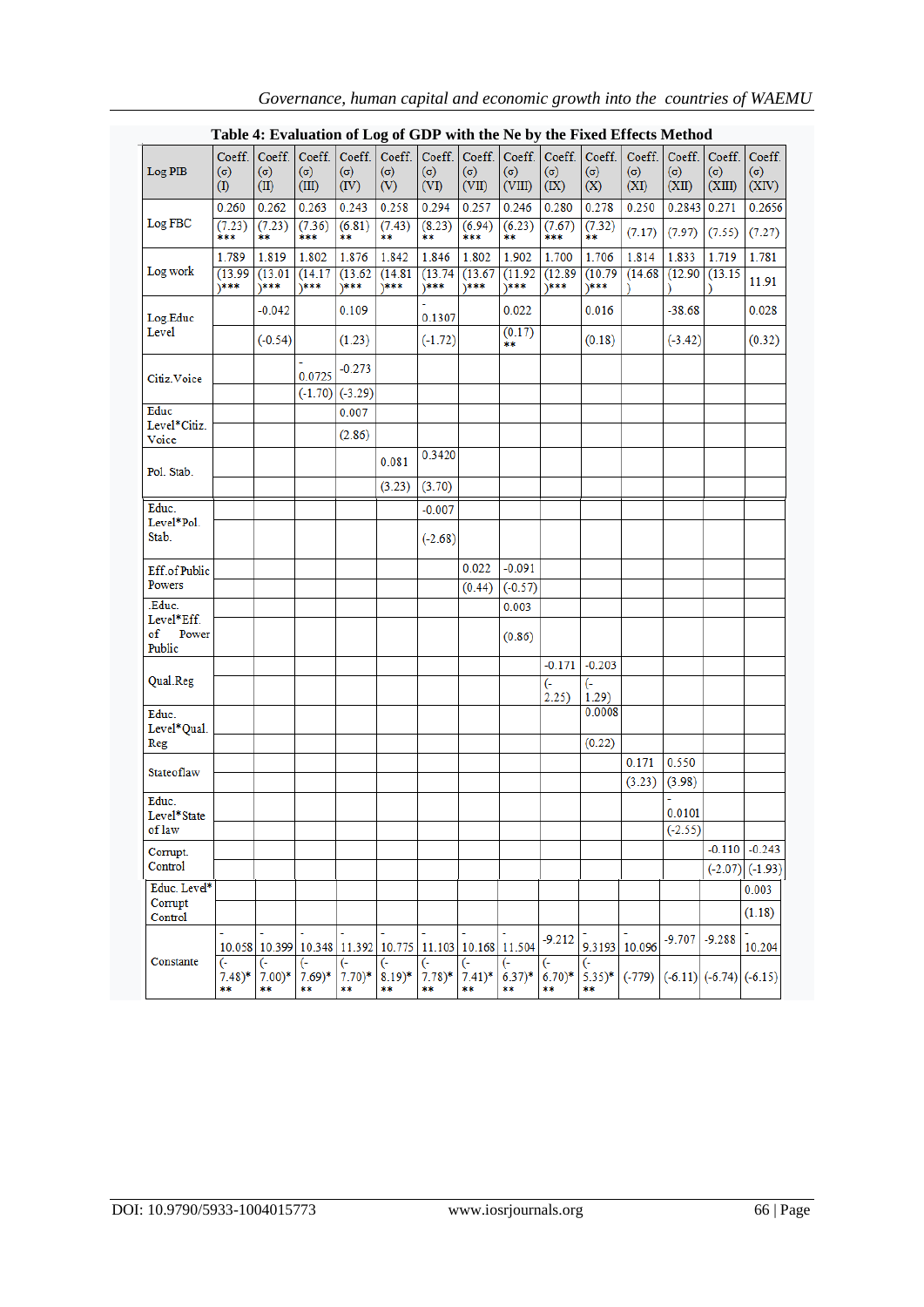*Governance, human capital and economic growth into the countries of WAEMU*

| Number of<br>O <sub>bs</sub>                                                                                                   | 136         | 136         | 136    | 136    | 136                       | 136    | 136                        | 136                       | 136    | 136                           | 136         | 136         | 136                  | 136         |
|--------------------------------------------------------------------------------------------------------------------------------|-------------|-------------|--------|--------|---------------------------|--------|----------------------------|---------------------------|--------|-------------------------------|-------------|-------------|----------------------|-------------|
| $F1*$<br><b>Statistics</b>                                                                                                     | 792.76      | 525.66      | 537.34 | 339.92 | 571.67                    |        | 365.42 225.17              | 313.60                    | 547.29 | 323.28                        | 571.54      | 371.94      | 543.75               | 325.15      |
| Prob > F1                                                                                                                      | 0.0000      | 0.0000      | 0.0000 | 0.0000 | 0.0000                    | 0.0000 | 0.0000                     | 0.0000                    | 0.0000 | 0.0000                        | 0.0000      | 0.0000      | 0.0000               | 0.0000      |
| $F2*$<br><b>Statistics</b>                                                                                                     | 85.00       | 59.04       | 74.55  | 55.33  | 73.42                     | 50.82  | 81.25                      | 43.67                     | 58.66  | 43.77                         | 69.55       | 55.69       | 70.50                | 51.60       |
| Prob > F2                                                                                                                      | 0.0000      | 0.0000      | 0.0000 | 0.0000 | 0.0000                    | 0.0000 | 0.0000                     | 0.0000                    | 0.0000 | 0.0000                        | 0.0000      | 0.0000      | 0.0000               | 0.0000      |
| $R^2$ Within*                                                                                                                  | 0.9264      | 0.9266      | 0.9280 | 0.9325 | 0.9321                    | 0.9369 | 0.9265                     | 0.9273                    | 0.9293 | 0.9293                        | 0.9321      |             | 0.9380   0.9288      | 0.9297      |
| $R^2$ Between*                                                                                                                 | 0.8945      | 0.8911      | 0.8943 | 0.8916 | 0.8857                    | 0.8862 | 0.8945                     | 0.8899                    | 0.9000 | 0.9003                        | 0.8858      | 0.8754      | 0.8979               | 0.8945      |
| R <sup>2</sup> Général                                                                                                         | 0.8720      | 0.8676      | 0.8719 | 0.8678 | 0.8632                    | 0.8616 | 0.8714                     | 0.8639                    | 0.8814 | 0.8814                        | 0.8629      | 0.8516      | 0.8783               | 0.8730      |
| <b>Test of Wald</b>                                                                                                            | 69.07       | 96.02       | 61.74  | 34.96  | 37.88                     | 193.57 | 65.03                      | 81.80                     | 75.15  | 71.16                         | 42.02       | 52.34       | 62.15                | 102.08      |
| Prob> Chi2                                                                                                                     | 0.0000      | 0.0000      | 0.0000 | 0.0000 | 0.0000                    | 0.0000 | 0.0000                     | 0.0000                    | 0.0000 | 0.0000                        | 0.0000      | 0.0000      | 0.0000               | 0.0000      |
| <b>Test</b><br>ofBreush-<br>Pagan Chi <sub>2</sub>                                                                             | 140.98<br>6 | 139.22<br>8 | 6      | 6      | 136.36 133.26 126.06<br>1 | 9      | 6                          | 114.29 140.80 139.51<br>4 | 5      | 148.76 150.38<br>$\mathbf{0}$ | 133.63<br>8 | 106.44<br>3 | 145.01<br>9          | 146.65<br>9 |
| Prob > Chi2                                                                                                                    | 0.0000      | 0.0000      | 0.0000 | 0.0000 | 0.0000                    | 0.0000 | 0.0000                     | 0.0000                    | 0.0000 | 0.0000                        | 0.0000      | 0.0000      | 0.0000               | 0.0000      |
| <b>Test</b><br>of Wooldrigd   52.195   57.099   50.213   58.013   40.899   41.134   53.508   58.160   78.161   83.076  <br>e F |             |             |        |        |                           |        |                            |                           |        |                               | 42.595      |             | 42.960 51.090 54.781 |             |
| Prob>Fisher                                                                                                                    | 0.0002      | 0.0001      | 0.0002 | 0.0001 |                           |        | $0.0004$   0.0004   0.0002 | 0.0001                    |        | 0.0000   0.0000               | 0.0003      | 0.0003      | 0.0002               | 0.0001      |
| Absolute value of t statistics in parentheses                                                                                  |             |             |        |        |                           |        |                            |                           |        |                               |             |             |                      |             |
| significatif à 10%; ** significatif à 5%; *** significatif à 1%                                                                |             |             |        |        |                           |        |                            |                           |        |                               |             |             |                      |             |

F1: Statistics of Fisher, tests the joint significance of the explanatory variables

F2: Statistics of Fisher tests the joint significance of the fixedeffects to the model

R<sup>2</sup>Within: itis the most relevant for fixedeffectsmodelsbecauseitgives an idea of the intra-individual variability of the dependent variable explained by those of the explanatory variables

R<sup>2</sup>Between: gives an idea of the contribution of fixedeffects to the model

The log estimate of GDP with the education level variable (Ne) by the Generalized Moments (MMG) method shows inconsistent results.

Indeed, the two tests associated with the GMM dynamic panel estimator: the Sargan / Hansen overidentification test that tests the validity of delayed variables as an instrument, and the Arellano and Bond autocorrelation test where the null hypothesis is the lack of second-order autocorrelation errors of the equation are not verified.

In the generalized moments method (GMM in dynamic panel), the autocorrelation test of Arellano and Bond where the null hypothesis is: absence of second-order autocorrelation of the errors of the equation in differences; shows that there is no second-order autocorrelation of errors (probZ2> 0.05). However, the Sargan / Hansen overidentification test that tests the validity of delayed variables as instruments is not verified (prob (Wald chi2) <0.05).

The use of the method of generalized moments (MMG, Arrelano-Bond) does not therefore make it possible to explain the model insofar as the two tests associated with the dynamic panel MMG estimator: the Sarganoveridentification test / Hansen which allows to test the validity of delayed variables as instruments and the autocorrelation test of Arellano and Bond where the null hypothesis is the absence of second-order autocorrelation of the errors of the equation in differences are not checked simultaneously.

Thus, the model is estimated by the Generalized Least Squares (GCM) method which gives more robust results with efficient and unbiased estimators. The analysis will be done only on the coefficients of the estimators obtained by the method of Least Squares Generalized (MCG)

The different results of evaluation through the method of the general lower squares (MGC) are presented like that.

A distinction in the specification is done considering each indicator of the main governance. In every case, the equation is evaluated with the explanatory variables which are taken one by one, followed by a model which considers the interaction between the governance variable and the one of the human capital indicator which is represented by the education level.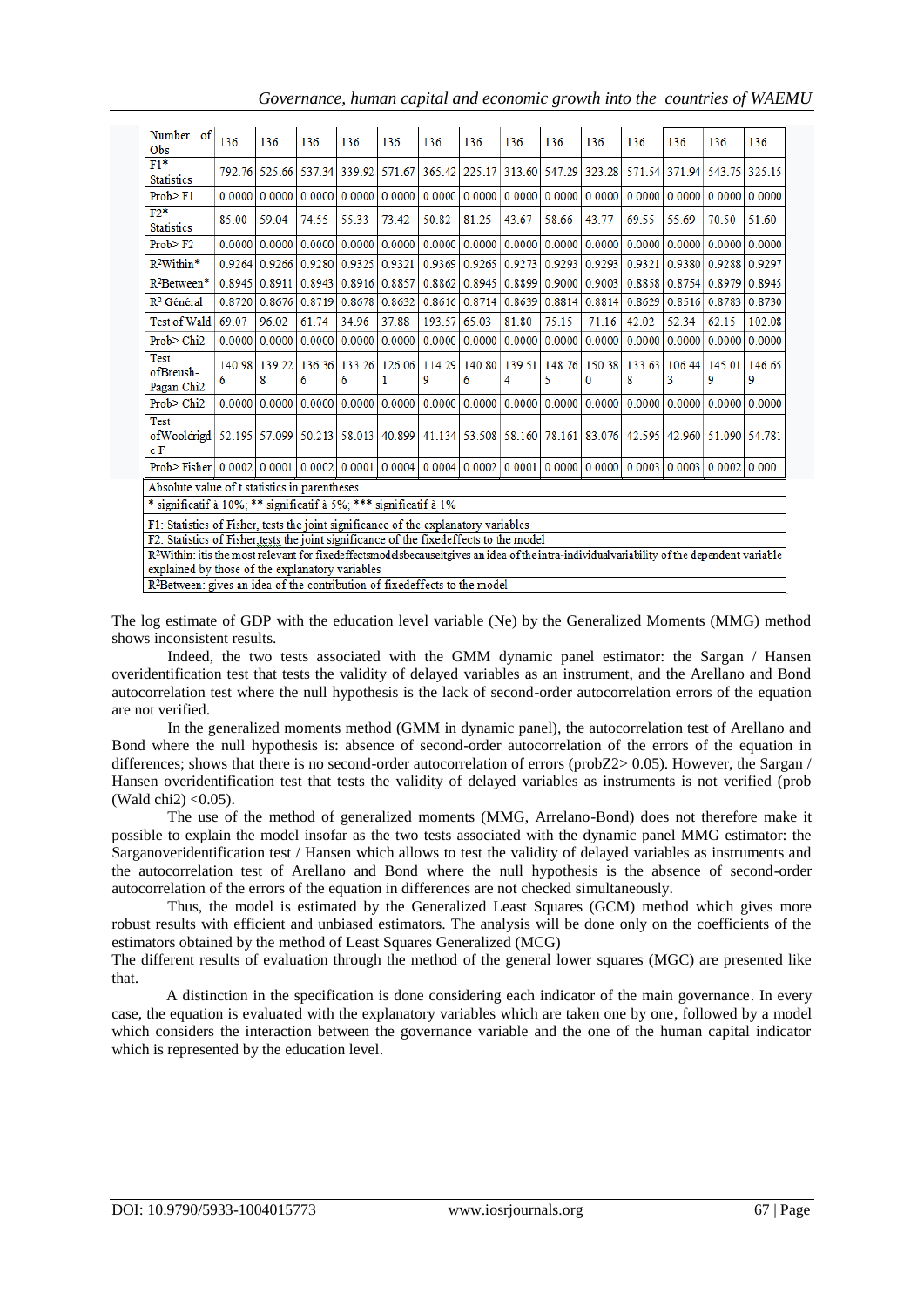|                                                                   | raoic or Evanuation or Eq.        |                              |                               | vı<br>$\mathbf{u}$           |                             | $m$ and $m$           |                               | une to wel                                      |                             |                             | $\epsilon$ and $\epsilon$ and $\epsilon$ is increased $(1.100)$ |                     |                            |                                             |
|-------------------------------------------------------------------|-----------------------------------|------------------------------|-------------------------------|------------------------------|-----------------------------|-----------------------|-------------------------------|-------------------------------------------------|-----------------------------|-----------------------------|-----------------------------------------------------------------|---------------------|----------------------------|---------------------------------------------|
| Log PIB                                                           | Coeff.<br>$(\sigma)$<br>$\left( $ | Coeff.<br>$(\sigma)$<br>(II) | Coeff.<br>$(\sigma)$<br>(III) | Coeff.<br>$(\sigma)$<br>(IV) | Coeff.<br>$(\sigma)$<br>(V) | Coeff.<br>(σ)<br>(VI) | Coeff.<br>$(\sigma)$<br>(VII) | Coeff.<br>$(\sigma)$<br>(VIII)                  | Coeff.<br>$(\sigma)$<br>(X) | Coeff.<br>$(\sigma)$<br>(X) | Coeff.<br>$(\sigma)$<br>(XI)                                    | $(\sigma)$<br>(XII) | $(\sigma)$<br>(XIII)       | Coeff. Coeff. Coeff.<br>$(\sigma)$<br>(XIV) |
|                                                                   |                                   |                              |                               |                              |                             |                       |                               |                                                 |                             |                             |                                                                 |                     |                            |                                             |
|                                                                   | 0.614                             | 0.474                        | 0.697                         | 0.485                        | 0.625                       | 0.549                 | 0.650                         | 0.402                                           | 0.645                       | 0.523                       | 0.677                                                           | 0.568               | 0.625                      | 0.487                                       |
| Log FBC                                                           | $(47.26)^*$                       | $(38.48)^*$                  | $(53.87)$ *                   | $(32.53)*$                   | $(40.46)^*$                 | $(27.96)^*$           | $(54.61)^*$                   | $(31.26)^*$                                     |                             | $(43.09)^*$ $(40.33)^*$     | (53.48)                                                         |                     | $(32.96)$ $(43.39)$        | (38.32)                                     |
|                                                                   | **                                | **                           | **                            | **                           | **                          | **                    | **                            | **                                              | **                          | **                          |                                                                 | Y                   | J.                         |                                             |
|                                                                   | 0.358                             | 0.630                        | 0.267                         | 0.628                        | 0.344                       | 0.502                 | 0.337                         | 0.780                                           | 0.483                       | 0.666                       | 0.358                                                           | 0.558               | 0.417                      | 0.670                                       |
| Log work                                                          | $(16.18)^*$<br>88                 |                              | $(27.47)^*$ $(11.16)^*$<br>88 | $(23.38)^*$                  | **                          |                       |                               | $(12.15)^*$ $(13.27)^*$ $(15.74)^*$ $(31.82)^*$ | $(16.92)^*$                 | $(24.21)^*$<br>**           | (16.47)                                                         |                     | (18.20)(14.32)             | (22.70)                                     |
|                                                                   |                                   | **                           |                               | **                           |                             | **                    | 88                            | **                                              | **                          |                             |                                                                 |                     |                            |                                             |
|                                                                   |                                   | 0.426                        |                               | 0.663                        |                             | 0.200                 |                               | 1.079                                           |                             | 0.467                       |                                                                 | 0.104               |                            | 0.523                                       |
| Log.Educ Level                                                    |                                   | $(29.04)^*$<br>**            |                               | (19.90)                      |                             | $(8.41)$ **           |                               | $(11.76)^*$<br>88                               |                             | $(11.45)^*$<br>**           |                                                                 | (1.90)              |                            | (18.17)                                     |
|                                                                   |                                   |                              | $-0.193$                      | $-0.475$                     |                             |                       |                               |                                                 |                             |                             |                                                                 |                     |                            |                                             |
| Citiz. Voice                                                      |                                   |                              |                               |                              |                             |                       |                               |                                                 |                             |                             |                                                                 |                     |                            |                                             |
|                                                                   |                                   |                              | $(-23.23)$                    | $(-8.72)$                    |                             |                       |                               |                                                 |                             |                             |                                                                 |                     |                            |                                             |
| Educ<br>Level*Citiz.Voi                                           |                                   |                              |                               | 0.011                        |                             |                       |                               |                                                 |                             |                             |                                                                 |                     |                            |                                             |
| ce                                                                |                                   |                              |                               | (8.36)                       |                             |                       |                               |                                                 |                             |                             |                                                                 |                     |                            |                                             |
|                                                                   |                                   |                              |                               |                              | $-0.169$                    | 0.434                 |                               |                                                 |                             |                             |                                                                 |                     |                            |                                             |
| Pol. Stab.                                                        |                                   |                              |                               |                              | $(-18.45)$ $(7.11)$         |                       |                               |                                                 |                             |                             |                                                                 |                     |                            |                                             |
| Educ.                                                             |                                   |                              |                               |                              |                             | $-0.014$              |                               |                                                 |                             |                             |                                                                 |                     |                            |                                             |
| Level*Pol. Stab.                                                  |                                   |                              |                               |                              |                             |                       |                               |                                                 |                             |                             |                                                                 |                     |                            |                                             |
|                                                                   |                                   |                              |                               |                              |                             | $(-8.76)$             |                               |                                                 |                             |                             |                                                                 |                     |                            |                                             |
| Public<br>Eff.of                                                  |                                   |                              |                               |                              |                             |                       | $-0.148$                      | $-0.932$                                        |                             |                             |                                                                 |                     |                            |                                             |
| Powers                                                            |                                   |                              |                               |                              |                             |                       |                               | $(-13.29)$ $(-7.89)$                            |                             |                             |                                                                 |                     |                            |                                             |
| Educ.                                                             |                                   |                              |                               |                              |                             |                       |                               | 0.021                                           |                             |                             |                                                                 |                     |                            |                                             |
| Level*Eff.                                                        |                                   |                              |                               |                              |                             |                       |                               |                                                 |                             |                             |                                                                 |                     |                            |                                             |
| of Power Public                                                   |                                   |                              |                               |                              |                             |                       |                               | (8.02)                                          |                             |                             |                                                                 |                     |                            |                                             |
| Educ.                                                             |                                   |                              |                               |                              |                             |                       |                               | 0.021                                           |                             |                             |                                                                 |                     |                            |                                             |
| Level*Eff.                                                        |                                   |                              |                               |                              |                             |                       |                               | (8.02)                                          |                             |                             |                                                                 |                     |                            |                                             |
| of Power Public                                                   |                                   |                              |                               |                              |                             |                       |                               |                                                 |                             |                             |                                                                 |                     |                            |                                             |
| Qual.Reg                                                          |                                   |                              |                               |                              |                             |                       |                               |                                                 | $-0.597$                    | $-0.766$                    |                                                                 |                     |                            |                                             |
|                                                                   |                                   |                              |                               |                              |                             |                       |                               |                                                 |                             | $(-32.28)$ $(-8.22)$        |                                                                 |                     |                            |                                             |
| Educ.                                                             |                                   |                              |                               |                              |                             |                       |                               |                                                 |                             | 0.008                       |                                                                 |                     |                            |                                             |
| Level*Qual.<br>Reg                                                |                                   |                              |                               |                              |                             |                       |                               |                                                 |                             | (3.97)                      |                                                                 |                     |                            |                                             |
|                                                                   |                                   |                              |                               |                              |                             |                       |                               |                                                 |                             |                             |                                                                 |                     |                            |                                             |
|                                                                   | Coeff.                            | Coeff.                       | Coeff.                        | Coeff.                       | Coeff.                      | Coeff.                | Coeff.                        | Coeff.                                          | Coeff.                      | Coeff.                      | Coeff.                                                          |                     | Coeff. Coeff. Coeff.       |                                             |
| Log PIB                                                           | $(\sigma)$                        | $(\sigma)$                   | $(\sigma)$                    | $(\sigma)$                   | $(\sigma)$                  | $(\sigma)$            | $(\sigma)$                    | (σ)                                             | (σ)                         | $(\sigma)$                  | (σ)                                                             | $(\sigma)$          | (σ)                        | $(\sigma)$                                  |
|                                                                   | $\left( 0\right)$                 | (II)                         | (III)                         | (IV)                         | $\dot{\text{(V)}}$          | (VI)                  | (VII)                         | (VIII)                                          | (X)                         | (X)                         | (XI)                                                            | (XII)               | (XIII)                     | (XIV)                                       |
|                                                                   |                                   |                              |                               |                              |                             |                       |                               |                                                 |                             |                             |                                                                 |                     |                            |                                             |
|                                                                   |                                   |                              |                               |                              |                             |                       |                               |                                                 |                             |                             | $-0.334$                                                        | 0.122               |                            |                                             |
| Stateoflaw                                                        |                                   |                              |                               |                              |                             |                       |                               |                                                 |                             |                             | (.18.07)                                                        | (1.29)              |                            |                                             |
| Educ.                                                             |                                   |                              |                               |                              |                             |                       |                               |                                                 |                             |                             |                                                                 | $-0.010$            |                            |                                             |
| Level*State of                                                    |                                   |                              |                               |                              |                             |                       |                               |                                                 |                             |                             |                                                                 |                     |                            |                                             |
| law                                                               |                                   |                              |                               |                              |                             |                       |                               |                                                 |                             |                             |                                                                 | $(-4.46)$           |                            |                                             |
| Corrupt.                                                          |                                   |                              |                               |                              |                             |                       |                               |                                                 |                             |                             |                                                                 |                     | $-0.354 -0.511$            |                                             |
| Control                                                           |                                   |                              |                               |                              |                             |                       |                               |                                                 |                             |                             |                                                                 |                     | <sub>(-</sub>              | $(-9.35)$                                   |
|                                                                   |                                   |                              |                               |                              |                             |                       |                               |                                                 |                             |                             |                                                                 |                     | 18.12)                     |                                             |
| Educ. Level*                                                      |                                   |                              |                               |                              |                             |                       |                               |                                                 |                             |                             |                                                                 |                     |                            | 0.006                                       |
| Corrupt Control                                                   |                                   |                              |                               |                              |                             |                       |                               |                                                 |                             |                             |                                                                 |                     |                            | (5.62)                                      |
|                                                                   | 4.226                             | 1.475                        | 3.812                         | 0.434                        | 4.127                       | 2.605                 | 3.683                         | $-1.697$                                        | 1.399                       | $-0.432$                    | 2.704                                                           | 1.577               | 2.878                      | 0.110                                       |
| Constant                                                          |                                   | $(31.52)^*$ $(7.12)^**$      | $(20.35)*$                    |                              |                             | $(8.41)$ **           | $(23.41)^*$                   | (-<br>3.84)**                                   | $(6.70)$ **                 |                             |                                                                 |                     | (12.07)                    |                                             |
|                                                                   | 88                                | ż                            |                               | (1.73)                       | (20.31)                     |                       | 88                            |                                                 |                             | $(-1.22)$                   | (18.91)                                                         | (5.33)              |                            | (5.62)                                      |
|                                                                   |                                   |                              |                               |                              |                             |                       |                               | \$                                              |                             |                             |                                                                 |                     |                            |                                             |
| Number of Obs                                                     | 136                               | 136                          | 136                           | 136                          | 136                         | 136                   | 136                           | 136                                             | 136                         | 136                         | 136                                                             | 136                 | 136                        | 136                                         |
| Number<br>countries                                               | of<br>$\mathbf{R}$                | 8                            | 8                             | 8                            | 8                           | 8                     | 8                             | 8                                               | 8                           | 8                           | 8                                                               | 8                   | 8                          | 8                                           |
|                                                                   | 26436.8                           | 13244.1                      | 19432.4                       | 16281.9                      | 13419.9                     | 10730.8               | 33884.4                       | 12331.3                                         | 16755.0                     | 12308.5                     |                                                                 |                     | 16315. 13441.              |                                             |
| Wald Chi2                                                         | 6                                 | 2                            | 5.                            | 2                            | 4                           | 8                     | 1                             | 5                                               | 1                           | 7                           | 29086.86                                                        | 73                  | 59                         | 9806.11                                     |
| Prob>Chi2                                                         | 0.0000                            | 0.0000                       | 0.0000                        | 0.0000                       | 0.0000                      | 0.0000                | 0.0000                        | 0.0000                                          | 0.0000                      | 0.0000                      | 0.0000                                                          |                     | $0.0000$ $0.0000$ $0.0000$ |                                             |
| Absolute value of z statistics in parentheses                     |                                   |                              |                               |                              |                             |                       |                               |                                                 |                             |                             |                                                                 |                     |                            |                                             |
| * significatif à 10%; ** significatif à 5%; *** significatif à 1% |                                   |                              |                               |                              |                             |                       |                               |                                                 |                             |                             |                                                                 |                     |                            |                                             |
|                                                                   |                                   |                              |                               |                              |                             |                       |                               |                                                 |                             |                             |                                                                 |                     |                            |                                             |

|  | Table 5: Evaluation of Log of GDP with the Ne by the lower general squares method (MCG) |  |
|--|-----------------------------------------------------------------------------------------|--|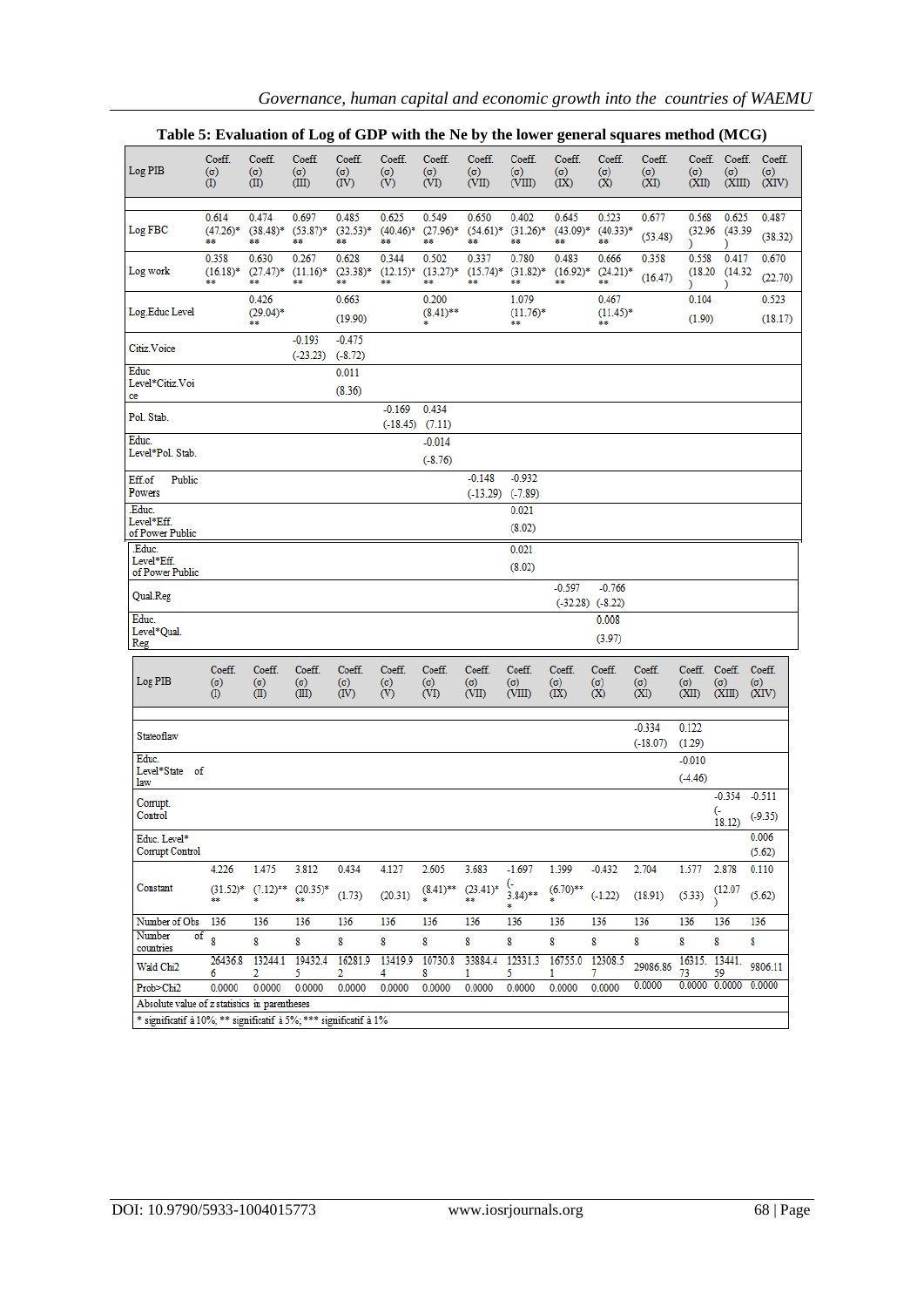In first time, the coefficients of the variables isolated are significant. It means that all these variables have impact on the evolution of GDP. In fact, the positive coefficient of the education level involves an education level which is driving an economic growth in the determined countries of that analysis. That confirm the conclusion of Maniw concerning the role of the education level into the economic growth of a country.

And then, as the coefficients of all the elements of the governance are negative, it means that the citizen voice, the political stability, the efficiency of public powers, the quality of regulation, the state of law and the control of corruption isolated are a negative contribution of the evolution of GDP. It is due to the weak level of governance indicators in the WAEMU countries. We can justify this weakless of the indicators with the social and political crisis (political crisisfrom 2002 to 2011 in Côte d"Ivoire) that some states of the Union and a main corruption level live (Côte d"Ivoire andBissau Guinea).

Concerning the interaction between the education level and the elements of governance, we notice that the education level impact positively the economic growth. Even if it is not the same situation in some countries which have a good education level with a weak growth along the period1996-2012 (Togo where the education level is in 53,72% combined with the medium growth rate of 0,04% along this same period)..

The interaction of the coefficients of all the governance indicators with the education level are significant. Almost all the governance indicators like citizen voice, political stability, efficiency of public powers, quality of regulation and the control of corruption have positive impact on Gross Development Product (GDP). Nonetheless, it is important to say that education reduce the negative impact of the elements of governance on the growth. That involve the implication of these governance indicators in the evolution of gross development product.

But, the coefficients of the rule of law and political stability are negative and significant at the 5% level. It is these two indicators combined with the level of education that have a negative but not significant impact on growth.

The authorities of West African Economic and Monetary Union (WAEMU) must emphasise on citizen voice, political stability, efficiency of public powers, and quality of regulations and control of corruption encouraging education for all (EPT) to get a harmonious growth in the following countries.

Going deep in this analysis and considering each equation of the general lower squares method (MCG) of the table 5, the next results are observed:

The equation in column (IV) in Table 5 highlights the significance of all the coefficients of the variables, it shows that the level of education has a positive impact on GDP and the introduction of the level of education as a catalyst Citizen voice contributes to the increase (0.011) of GDP.

The equation in column (VI) of Table 5 highlights the significance of all the coefficients of the variables, it shows that the level of education has a positive impact on GDP and the introduction of the level of education as a catalyst political stability contributes to the decline (-0.014) of GDP but attenuates the effect of political stability whose coefficient was (-0.169).

As for the equation in column (VIII) of Table 5, it shows that all the coefficients of the variables are significant and the level of education has a positive influence on the GDP and the efficiency of public authorities accompanied by a good level of education, contributes to economic growth (0.021).

The equation in column (XX) of Table 5 confirms the positive effect of education level on GDP change. The interaction of the quality of regulation and a high rate of education has a positive impact (0.008) on growth.

The equation in column (XII) of Table 5 gives coefficients of the negative rule of law variables. This estimate shows that the introduction of the level of education as a catalyst for the rule of law has a negative impact (-0.010) on the evolution of GDP but attenuates the effect of the rule of law whose coefficient is (-0.334 ).

The equation in column (XIV) of Table 5 confirms the positive effect of education level on GDP change. The interaction of the control of corruption and a high rate of education has a positive impact (0.006) on growth.

And then, some variables about the governance indicators and the education level, the different specifications consider the logarithm of work force, rude creation of fix capital and constant. All things are equals, especially the work force and the capital are both significative on the GDP level. The variables coefficients of the work factor and the capital factor represent the flexibility of GDP with the capital factor. According to the equation of column (I) of the table 5, when the capital factor increases with 10% for example, the GDP increases with 6,14% ( $\alpha$ 1=0.614). When the work factor also increases with 10%, the GDP increases with 3, 58% ( $\alpha$ 2=0.358). We note that the sum of the variables coefficients of work and the capital is low than 1 (column I of table 6), there are decreasing scale efficiency  $(\alpha_1 + \alpha_2 = 0.972 \le 1)$ . So, the GDP increases slower than the production factor. We note that the constant is significative, it verifies the conclusions of Solow model which consider this constant as a technical progress. In addition of the other variables, the incorporation of technical progress contributes to perform the level of GDP of WAEMU countries. The analysis of tables 2 and 3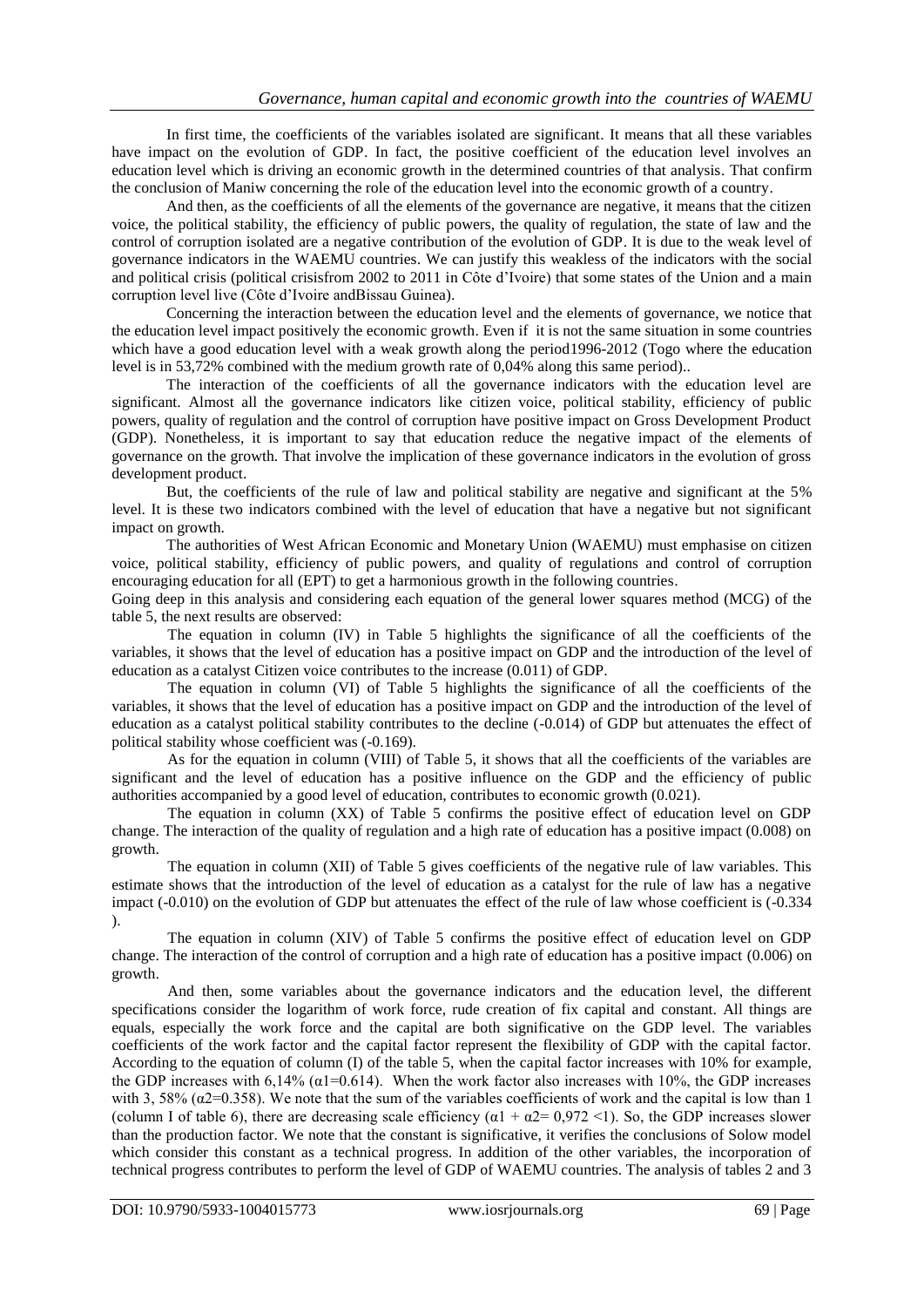which are about the statistics of governance, GDP and literacy level by country, show us that the majority of countries like Senegal, Benin and Mali which have the medium growth rate of positive GDP most high on period 1996-2012 are those which have a good governance level among the WAEMU countries. It confirms the rudeness of the results got by the MCG.

In conclusion, this value about the education level in the relationship between governance indicators and the growth in the WAEMU countries permits to evidence:

- In the first time the highly positive and significative impact on the evolution of GDP.
- Secondly the negative effect of governance components, isolated, of the evolution of GDP;
- A third important result is the one of the interaction of governance variables with the education level which permit to observe the devolution effects it means the essential positive impact of indicators of the governance growth;
- Finally, with these first results, we can also add the leading effects of the education level in the relation between the citizen voice, the political stability, the efficiency of public powers, the quality of regulation and the control of corruption and the evolution of GDP in a long term or between good governance and economic growth.

## **VI. Conclusion**

Today the education role in the growth is promoted by the international institutions and renforced by the economic theory. And yet, the massive increase of schooling into the developing countries (PED) sometimes got a limited or zero influence on the growth rate. For Gregory MANKIW who worked on the way the education can drive the economic growth, the impact of the population"s education level on the economic growth of a country is considered strong; even if the education level can only increase slowly, as the generations substitute the previous ones.

This study is about the role of the governance in the economic growth into the WAEMU country from the datas of panel on the period 1996 – 2012. Our study shows the indicators of governance are vectors of growth in the WAEMU countries. A good control of the corruption and a good political stability encourage the entrepreneurship and supply the investment. However, this effect of the low level of indicators of governance on the growth in these countries is less emphasised on the growth in the countries where the education level is out of the median.

The literacy, the schooling and the junction of several indicators of education level, is presented as a necessary condition to get best governance indicators and permit a best contribution of these ones for the growth and the development of WAEMU countries. The governance elements can also perform the economic capacities of the Union Countries if they permit to stimulate or increase the investments. Some efforts in term of performance of education level of the decision-makers and populations are so indispensables to the best orientation of governance indicators to the likely activities to support the growth into WAEMU countries.

Everybody agree with the way the governance is complexes, and conscient of the fact that the interventions in the domain can be very difficult, but the good governance is also indispensable for a sustained development.

However, Daniel Kaufman showed the developing countries are not the only ones to be affected by the governance problems. According to him, the last world indicators show a certain number of convergent economics display some results of the governance plan and corruption control which are better than rich industrial countries. In the other side, Kaufmann and Aart Kraay, say that it can exist growth without a good governance in some countries such as latin America. So, should we admit that some countries of Asia (Japan and China) are not examples in term of governance but they have beautiful growth?

Somewhere else, the results of this empirical analysis of the governance notions, growth and education level show us there is a strict link between these topics.

Indeed, there is the governance which doesnot contribute to the economic gorwth when it is evaluated from this indicators. In addition, the governance indicators with a high education level cause more economic growth in developing countries.

Some efforts should be done for a performance of education level and best governance in these countries, especially concerning the political stability, quality of regulation and efficiency of public powers to permit to WAEMU countries to benefit more the good governance.

As the good governance with a high education level cause the economic growth into the WAEMU countries, it is more than essential for all the countries which have their economics similar to those of these developing countries to insist on the governance level in all these elements and the education level of populations countries to perform the indication of HumanDevelopment of the country (IDH : The Indication of Human Development is the statistical indication of Human Development, created by the (PNUD) in 1990, which is evaluating the human development level of world countries) to aspire to any economic and social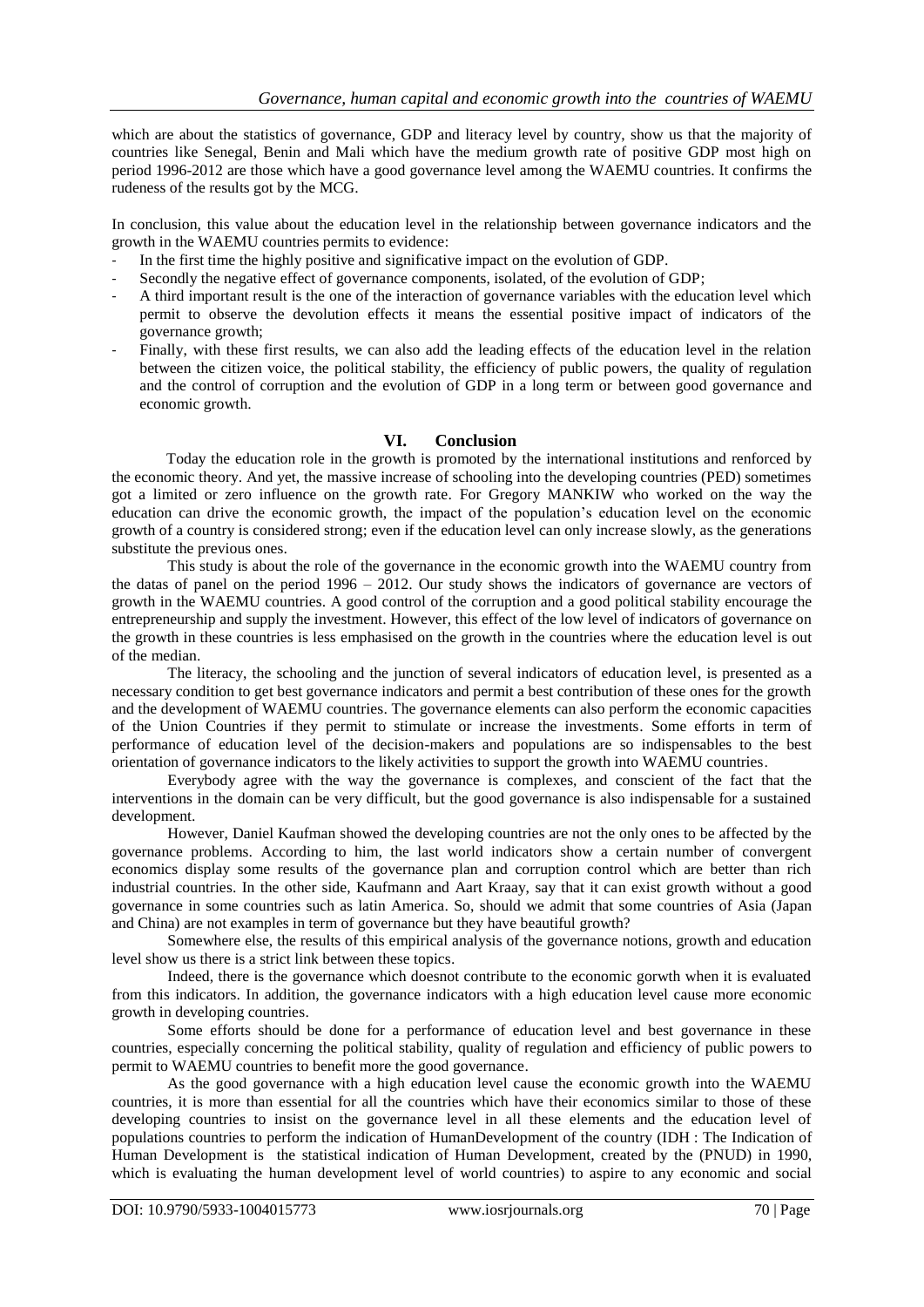development.So, the members of the New Partnership for Africa Development (NEPAD) have the economic development, the promotion of human capital and governance.

So, we do the next recommendations:

- perform the education level (Development of Education for all), to make the education accessible for everyone ;
- encourage the literacy of adult through creation of special centers and trainers;
- the States should ensure the political stability through just and transparentelections;
- get strong institutions and justice performant systems.

Finally, we should need a real political volunteering to make the issue institutional, political, social and economic more viable, bearable and confident for growth and investments, the social wellbeing of populations and a sustained development.

Our econometric study present some limits. However, a best analysis should refer to a model which consider the specific or fix effects in a long time periods. And yet, the duration (17 years) of our series is short, and is itself attributable to the almost lack of long series of data. We should also note that the used variable of governance varies a bit from one year to another one for the countries which are in the extremes into the classification (the most performant and faulty in term of governance).

#### **Bibliographic sources**

- [1]. **Abraham-Frois G. (1991)**, Problématique de la Croissance, Economica. [2]. **Ahouré A. (2008)**, Migrations, Transferts, gouvernance et Croissance dans les pays de l"UEMOA : Analyse à partir de données de
- panel, Dakar.
- [3]. **Ahouré A. (2008)**, Migrations, Transferts, Gouvernance et croissance dans les pays d"Afrique Subsaharienne : une analyse en données de panel, Rabat novembre 2008.
- [4]. **Ahouré A. et Tano A., 2009,** « Bilan diagnostic de l"industrie ivoirienne », Politique économique et développement, Cellule d"Analyse de Politiques Economiques du CIRES (CAPEC), Avril 2009
- [5]. **Ahrens J. (2002)**, Governance and Economic Development, Edward Elgar Publishing Limited, pp. 448.
- [6]. **Akilou A., (2016)** « 7 ème « Libéralisation commerciale et croissance économique dans les pays de l"Union Economique Ouest Africaine » Journée Scientifique du Résau ; Analyse économique et developement de l"AUF ; Thème : institution développement économique et transition
- [7]. **Ali A.M. et Crain W.M. (2002)**, "Instability Distortions, Economic Freedom and Growth", Cato Journal, Vol. 21, No.3, pp. 415 426.
- [8]. **Arellano M. et Bond S. (1991):** «Some Tests of Specification for Panel Data: Monte Carlo Evidence and an Application to Employment Equations», Review of Economic Studies (58), pp. 277-297.
- [9]. **Arellano M. etBover O. (1995)**: «Another Look at the Instrumental-Variable Estimation of Error-Components Models», Journal of Econometrics (68), pp. 29-52.
- [10]. **Assane N. (2007, 29 décembre)**. Bonne gouvernance : « Les indicateurs de la Côte d"Ivoire sont mauvais ».
- [11]. **Assidon E. (1992)**, Les théories économiques du développement, La découverte.
- [12]. **Baltagi (B. H.) (2005)**, Econometric Analysis of Panel Data, John Wiley and Sons, West Sussex.
- [13]. **Bernard A. ,Adébayo A., Couao-Zotti G. (2015):** « Gouvernance et croissance économique: une analyse des effets de seuil »
- [14]. **Blundell R. et Bond S. (1998):** «Initial conditions and moment restrictions in dynamic panel data models», Journal of Econometrics (87), pp. 115-143.
- [15]. **Baillif C. (2003)**, Une réévaluation du taux de croissance des gains lié à l"éducation en situation de déséquilibre sur le marché du travail (étude empirique)
- [16]. **Barro J.R. et Sala-I-Martin X. (1996)**, La Croissance Economique, McGRAW-HILL Ediscience International.
- [17]. **Becker G. S. (1993)**, Human Capital, the university of Chicago press for NBER (3e édition)
- [18]. **Bodjongo M. (2012),** « Institutional infrastructures and financialdevelopment in zone CEMAC », Munich PersonalRePEc Archive, Université de Yaoundé 2 soa).
- [19]. **Bourdon J., (2004),** « Impact de l"économie de la connaissance sur la dynamique régionale », CNRS- Irédu Dijon (F) XLème Colloque de l"ASRDLF, Convergence et disparités régionales au sein de l"espace européen Les politiques régionales à l"épreuve des faits, Bruxelles les1, 2 et 3 Septembre 2004
- [20]. **Boutaleb K. (2004)**. Démocratie, Etat de droit et bonne gouvernance en Afrique : le cas de l"Algérie. Colloque de Ouagadougou ; Développement durable : Leçons et perspectives. Consulté le 14 mars 2008, de http://www.francophonie-durable.org/actes.html.
- [21]. **Bovens M., Hart P. et Guy Peters B. (2002)**, Success and Failure in Public Governance, Edward Elgar Publishing Limited, pp. 712.
- [22]. **Braguinsky S. (1996)**, "Corruption and Schumpeterian Growth in Different Economic Environments", Contemporary Economic Policy, Oxford UniversityPress, Vol.14, Issue 3, pp. 14 – 25.
- [23]. **Celentani M. et Ganuza J. (2002)**, "Corruption and Competition in Procurement", EuropeanEconomicReview, Vol. 46, pp. 1273 1303.
- [24]. **Couderc N.,** Économétrie appliquée avec Stata, TEAM-CNRS. Université Paris 1 Panthéon-Sorbonne, 106-112 boulevard de l"Hôpital, 75647 Paris Cedex 13,
- [25]. **Couplet X. et Heuchenne D. (2005)**. Religions et bonne gouvernance. 6<sup>e</sup> Congrès Européen de Science des Systèmes. Consulté le 14 mars 2008, de http://www.afscet.asso.fr/resSystemica/Paris05/couplet.pdf.
- [26]. **Dallali R.**, « Interaction entre flux de capitaux étrangers et investissement intérieur : Rôle de la gouvernance publique » (Un essai pour la rive africaine de la mer méditerranéenne :Tunisie, Maroc, Algérie, Egypte, Libye, Malte) Sami SAAFI
- [27]. **Davezies L. (2013)**, « Econométrie des panels », Ecole doctorale de Dauphine, CREST, Paris 2013
- [28]. **De Sardan O.**, **(1996)** « l"Economie morale de la corruption », LASDEL ; Politique africaine, n°63, Karthala, 1996, p. 97- 116
- [29]. **De Sardan O., (2004)** « État, bureaucratie et gouvernance en Afrique de l'Ouest francophone » Un diagnostic empirique, une perspective historique, Politique africaine, 2004/4 N° 96, p. 139-162. DOI: 10.3917/polaf.096.0139
- [30]. **Diaw A. et Bamba K. (2012), «** Régime de change et Croissance économique : le cas des pays de la CEDEAO »,conférence économique africaine Kigali, Rwanda 30 octobre au 02 novembre 2012, Promouvoir un développement inclusif et durable en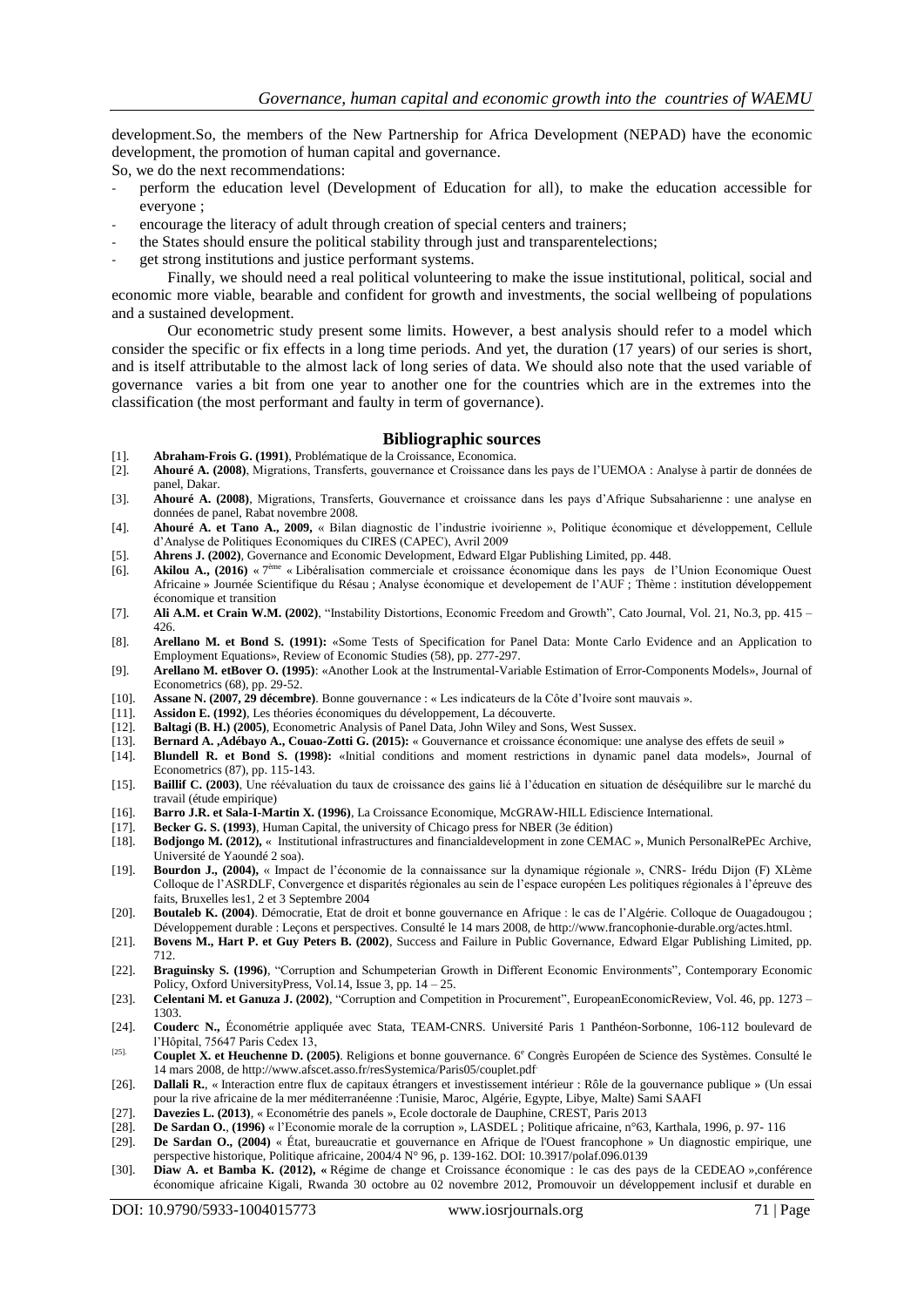Afrique dans une période d"incertitude pour l"économie mondiale

- [31]. **Duc C. (2006)**. L"impact institutionnel du processus d"intégration à l"Union Européenne. Document de Travail, Observatoire Français des Conjonctures Economiques. Consulté le 15 avril 2008, de http://www.ofce.sciences-po.fr.
- [32]. **Duguet E. (2010),**Econométrie des panels avec applications, Mars 2010
- [33]. **Dzaka T. et Makany R. (2004)**. Prospective d"une bonne gouvernance en situation post-conflit en Afrique : une approche par deux scénarios de l"économie citoyenne. Colloque de Ouagadougou ; Développement durable : Leçons et perspectives. Consulté le 27 février 2008, de http://www.francophonie-durable.org/actes.html.
- [34]. **Esso L. et Fall F. (2005)**, Distribution du capital humain, R et D et croissance dans les pays développés
- [35]. **Gillis M. &Alii (2001)**, Economie du développement, De Boeck Nouveaux Horizons.<br>[36]. **Goaied M. et Sassi S. (2012), «** Econométrie des données de panel sous stata », Mai 2
- [36]. **Goaied M. et Sassi S. (2012), «** Econométrie des données de panel sous stata »,Mai 2012
- [37]. **Guisnel I. (2002)**. Les indicateurs de bonne gouvernance : fabrique et pratique des indicateurs de gouvernance, Séminaire régional sur « La gouvernance au Sud ». Observatoire des FONCTIONS AFRICAINES (OFPA).
- [38]. **Hecht**, **Razin and Shinar (2004**) « interactions between capital inflows and domesticinvestment ».
- [39]. **Hoskins W. (2001)**, "Economic Policy: Credible Commitment", Cato Journal, Vol. 21, No.2, pp. 255 261.
- [40]. **Hurlin C.,** L"économétrie des données de panel : modèle linéaire simple, Ecole Doctorale Edocif : Séminaire Méthodologique.
- [41]. **Issaoui F.,** (**2009) «** Les effets dynamiques de la privatisation sur l"efficacité des entreprises : application au cas tunisien **»,** Revue Libanaise de Gestion et d"Economie, No 2, 2009
- [42]. **Johansen S. (1991),** "Estimation and Hypothesis Testing of Cointegration Vectors in Gaussian Vector Autoregressive Models", [Econometrica,](https://fr.wikipedia.org/wiki/Econometrica) 59, 1551 – 1580.
- [43]. **Julien (2007**). Critique de la notion de bonne gouvernance. Consulté le 14 mars 2008, http://dvpmtdurable.blogspot.com/2007/07/critique-de-la-notion-de-bonne\_5916.html
- [44]. **Kaufmann D., Kraay A., etZoido-Lobaton P. (1999a):** Aggregating Governance Indicators. World Bank Policy Research Working Paper, 2195, Washington, DC.
- **[45]. Kaufmann D., Kraay A., etZoido-Lobaton P. (1999b):** Governance Matters. World Bank Policy Research Working Paper, 2196,Washington, DC.
- **[46]. Kaufmann D., Kraay A., et Zoido-Lobaton P. (2002):** Governance Matters II: Updated Indicators for 2000/01,.World Bank Policy Research Working Paper, # 2772, Washington, D.C.<br> **Kaufmann** D., Kraay A. (2001):Gro
- [47]. **Kaufmann D., Kraay A. (2001):**Growth without Governance. Forthcoming, Economia, [http://www.worldbank.org/wbi/governance/pubs/growthgov.htm.](http://www.worldbank.org/wbi/governance/pubs/growthgov.htm)
- [48]. **Kaufmann D., Kraay A., etMastruzzi M. (2004).** "Governance Matters III: Governance Indicators for 1996, 1998, 2000, and 2002". World Bank Economic Review. 18:253-287.
- **[49]. Kaufmann D. &Kraay A. (2003);** ""GrowthWithoutGovernance""; Economia: The Jouenal of the Latin American and CaribbeanEconomic Association, Vol. 3, No. 1, pp.169-215.
- [50]. **Kaufmann D., Kraay A., etMastruzzi M. (2005).** "Governance Matters IV: Governance Indicators for 1996-2004. World Bank Policy Research Working Paper No. 3630. Washington, D.C.
- **[51]. Kaufmann D., Kraay A., etMastruzzi M. (2006a).** "Measuring Governance Using Perceptions Data", in Susan Rose-Ackerman, ed. Handbook of Economic Corruption. Edward Elgar.
- **[52]. Kaufmann D., Kraay A., etMastruzzi M. (2006b).** "Governance Matters V: Aggregate and Individual Governance Indicators for 1996-2005. World Bank Policy Research Working Paper No. 4012. Washington, D.C.
- [53]. **Kaufmann D., Kraay A., etMastruzzi M. (2007a).** "The Worldwide Governance Indicators Project: Answering the Critics". World Bank Policy Research WorkingPaper No. 4149. Washington, D.C.
- **[54]. Kaufmann D, Kraay A. &Mastruzzi. M. (2007b),** "Governance Matters V: Governance Indicators for 1996 to 2005", www.worldbank.org/wbi/governance/govmatters5
- [55]. **Kpodar K., (2005),**Manuel d"initiation à Stata (Version 8), Centre d"Etudes et de Recherches sur le Développement International (CERDI).
- [56]. **Kraster I., Ganer G. (2004)**, "The Missing Incentive Corruption, Anti-corruption and Re-election", in Janos Kornai and Sussan Rose-Ackerman, eds, Building a Trust Worthy State in Post-socialist Transition, New York: Palgrave.
- [57]. **Laffont J. etMeleu M. (2001)**, "Separation of Powers and Development", Journal of Development Economics, Vol. 64, Issue 1, pp.  $129 - 145$ .
- [58]. **Laffont J. etN'Gbo A. (2000)**, "Cross-subsidies and Network Expansion in Developing Countries", European Economic Review, Vol. 44, pp. 797 –805.
- [59]. **Laffont J. etN'Guessan T. (1999),** "Competition and Corruption in an Agency Relationship", Journal of Development economics, Vol. 60, pp. 271 –295.
- [60]. Mankiw G. (2005), Macroéconomie, De Boeck Nouveaux Horizons 3<sup>e</sup> édition.
- [61]. **Mauro P. (1995),** "Corruption and Growth", Quarterly Journal of Economics, Vol. 110, Issue 3, pp. 681 712.
- [62]. **Mounjib H., (2005),** « Risque de crédit et utilisation des lignes de crédit : le cas des entreprises privées canadiennes », HEC Montréal, Sciences de la gestion, Décembre 2005
- [63]. **Kebewar M.**, « La structure du capital et la profitabilité Le cas des entreprises industrielles françaises », Laboratoire d"Économie d"Orléans (LEO), Université d"Orléans. Faculté de Droit, d"Économie et de Gestion. Department of Statistics and Management Information Systems, University of Aleppo, Faculty of Economics.
- [64]. **Medard J-P. (1977),** « L"état sous-développé au Cameroun », l"année Africaine, Pédone, 1977
- [65]. **Meisel N. et Aoudia J. (2007).**La « bonne gouvernance » est-elle une bonne stratégie de développement ? Consulté le 14 mars 2008, d[e http://prod.afd.zeni.fr/jahia/webdav/site/myjahiasite/users/admirecherche/public/DT/DT\\_58\\_VF\\_pour\\_mise\\_en\\_ligne.pdf](http://prod.afd.zeni.fr/jahia/webdav/site/myjahiasite/users/admirecherche/public/DT/DT_58_VF_pour_mise_en_ligne.pdf)
- [66]. **St-PierreN. (2008)**, « Services de garde et offre de travail des mères : effets dynamiques sur le revenu de travail avec effets de sélection et endogénéité de l"expérience », novembre 2008
- [67]. **N'Guessan T. (1996), «** Gouvernance de politique monétaire, A qui profitent les banques centrales de la zone Franc ? », Bibliothèque du développement, l"Harmattan.
- [68]. **Ono Y**. **etShibata A. (2001),** "Government Spending, Interest Rates and Capital Accumulation in Two-sector Model", Canadian Journal of Economics,Vol. 34, Issue 4, pp. 903 – 920.
- [69]. **Ouattara W**. **(2007)** ;Dépenses Publiques, Corruption et Croissance Économique dans les Pays de l"Union économique et monétaire ouest-africaine(UEMOA) : une Analyse de la Causalité au Sens de Granger. Revue africaine de l"Intégration Volume 1, No. 1, janvier 2007
- [70]. **Phan D. (1982),** Economie de la Croissance, Economica.
- [71]. **Pirotte A**. « Econométrie de données de panel », Théorie et applications, Corpus Economie dirigé par Hubert Kempf, Economica